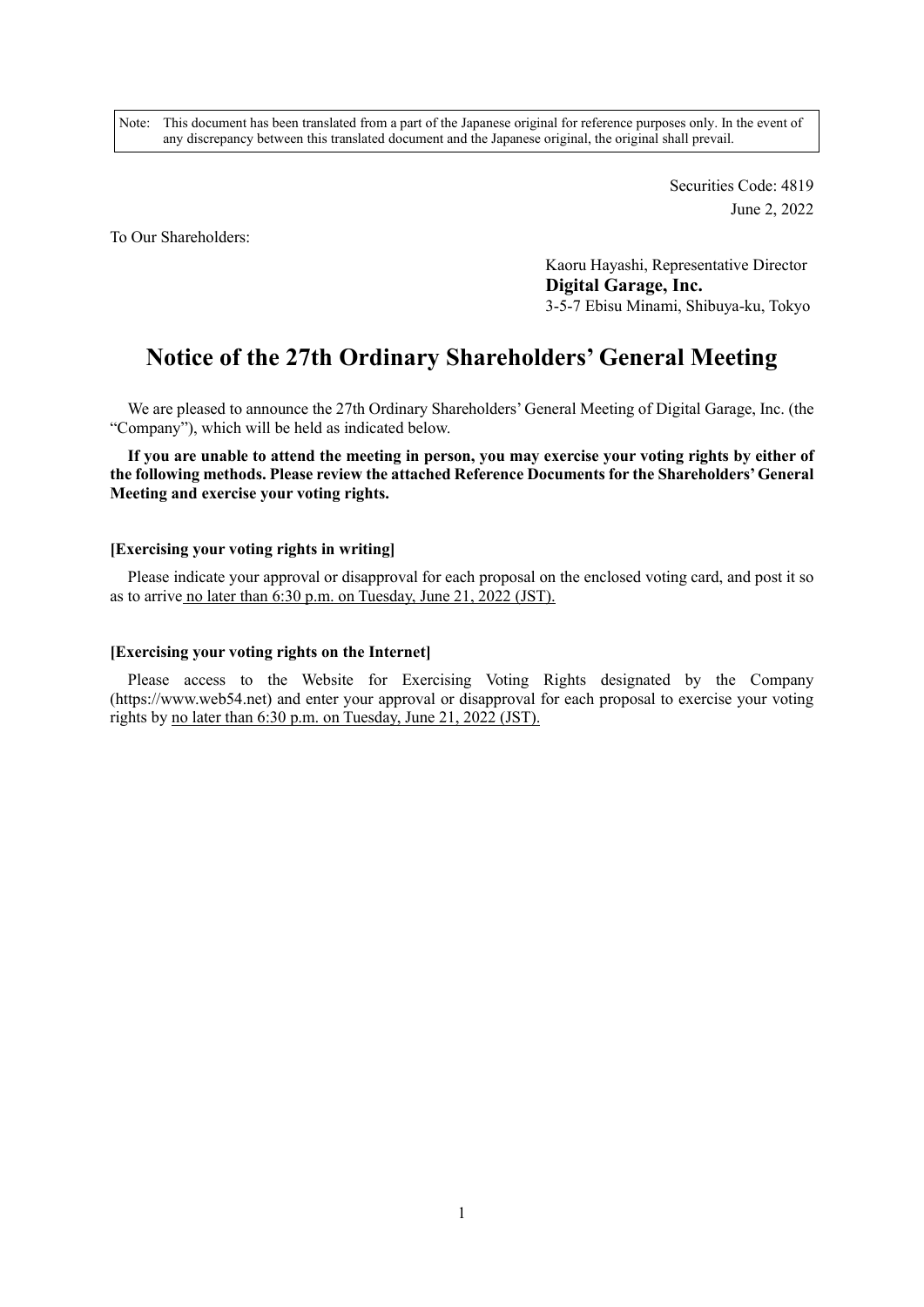**The Company's measures at the 27th Ordinary Shareholders' General Meeting to prevent the spread of novel coronavirus disease (COVID-19) are as outlined below. We ask for the cooperation and understanding of all shareholders.**

**<The Company's responses>**

- The officials and staff at the meeting will have their temperatures checked and be wearing face masks.
- Face masks and alcohol-based sanitiser will be available near the venue reception.
- To prevent infection within the venue, the spaces between seats will be increased and the number of seats will be less than usual.
- For the safety of all shareholders attending the meeting, you will be asked to have your temperatures checked by the meeting staff before entering the venue. (Two temperature checks: when arriving at reception and before entering the venue for the meeting)

### **<Requests for Shareholders>**

- Please exercise your voting right prior to the meeting in writing (and return the voting card by post) or via the internet.
- We recommend that you refrain from attending regardless of health conditions, giving top priority to the health and safety of shareholders.
- In particular, we strongly recommend that you refrain from attending if you are elderly, have an underlying disease or are pregnant.
- Please be aware that meeting staff may ask shareholders attending who look unwell to refrain from entering the meeting.
- Please note in advance that by conducting proceedings in a smooth, brief manner, the meeting is expected to run for a shorter time than usual.

If there are any significant changes in the arrangements or the venue for the Shareholders' General Meeting, depending on the future situation, we will publish the information as it becomes available on the Company's website (https://www.garage.co.jp/ja/ir/).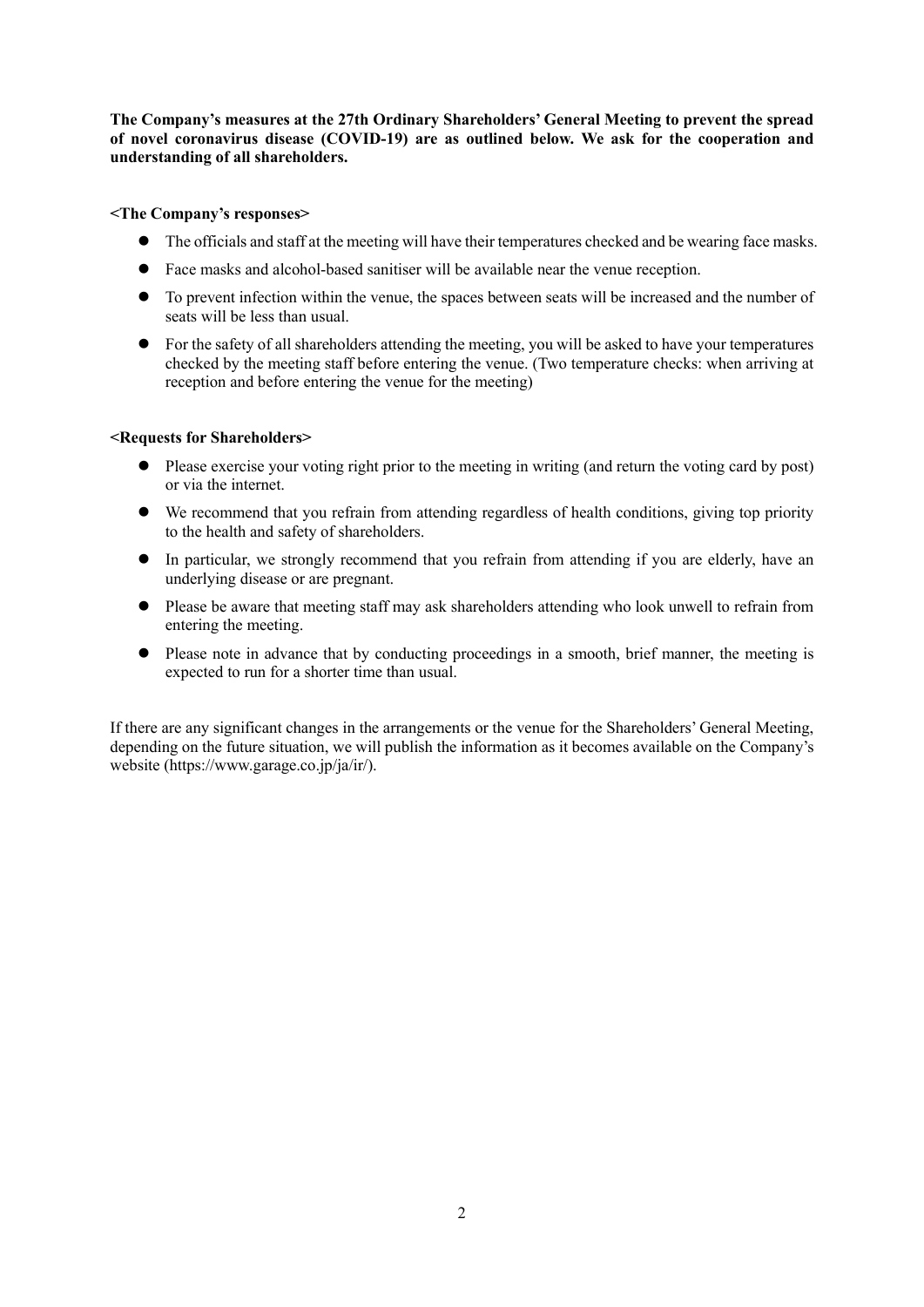- **1. Date and Time:** Wednesday, June 22, 2022, at 10:00 a.m. (Reception starts at 9:30 a.m.)
- **2. Venue:** Dragon Gate (DG's conference hall) 18F Shibuya PARCO DG Building 15-1 Udagawa-cho, Shibuya-ku, Tokyo (The number of seats that we can provide is limited because we will need to space them out to help prevent the spread of COVID-19.As a result, it is possible that not everyone who comes to the meeting will be able to enter the venue. We appreciate your understanding.)

### **3. Purpose of the Meeting**

# **Matters to be reported:**

- 1. The Business Report and the Consolidated Financial Statements for the 27th fiscal year (from April 1, 2021 to March 31, 2022), and the results of audits of the Consolidated Financial Statements by the Financial Auditor and the Audit and Supervisory Committee
- 2. The Non-consolidated Financial Statements for the 27th fiscal year (from April 1, 2021 to March 31, 2022)

# **Matters to be resolved:**

**Proposal No. 1:** Dividends of Surplus

- **Proposal No. 2:** Partial Amendments to the Articles of Incorporation
- **Proposal No. 3:** Election of Nine (9) Directors who are not Audit and Supervisory Committee Members
- **Proposal No. 4:** Election of Four (4) Directors who are Audit and Supervisory Committee Members

When you attend the meeting, you are kindly requested to present the enclosed voting card at the reception.

If any changes are made to items in the reference documents for the shareholders' general meeting and the business report, or to consolidated financial statements and non-consolidated financial statements, such changes will be posted on the Company's website.

The Company's website: https://www.garage.co.jp/ja/ir/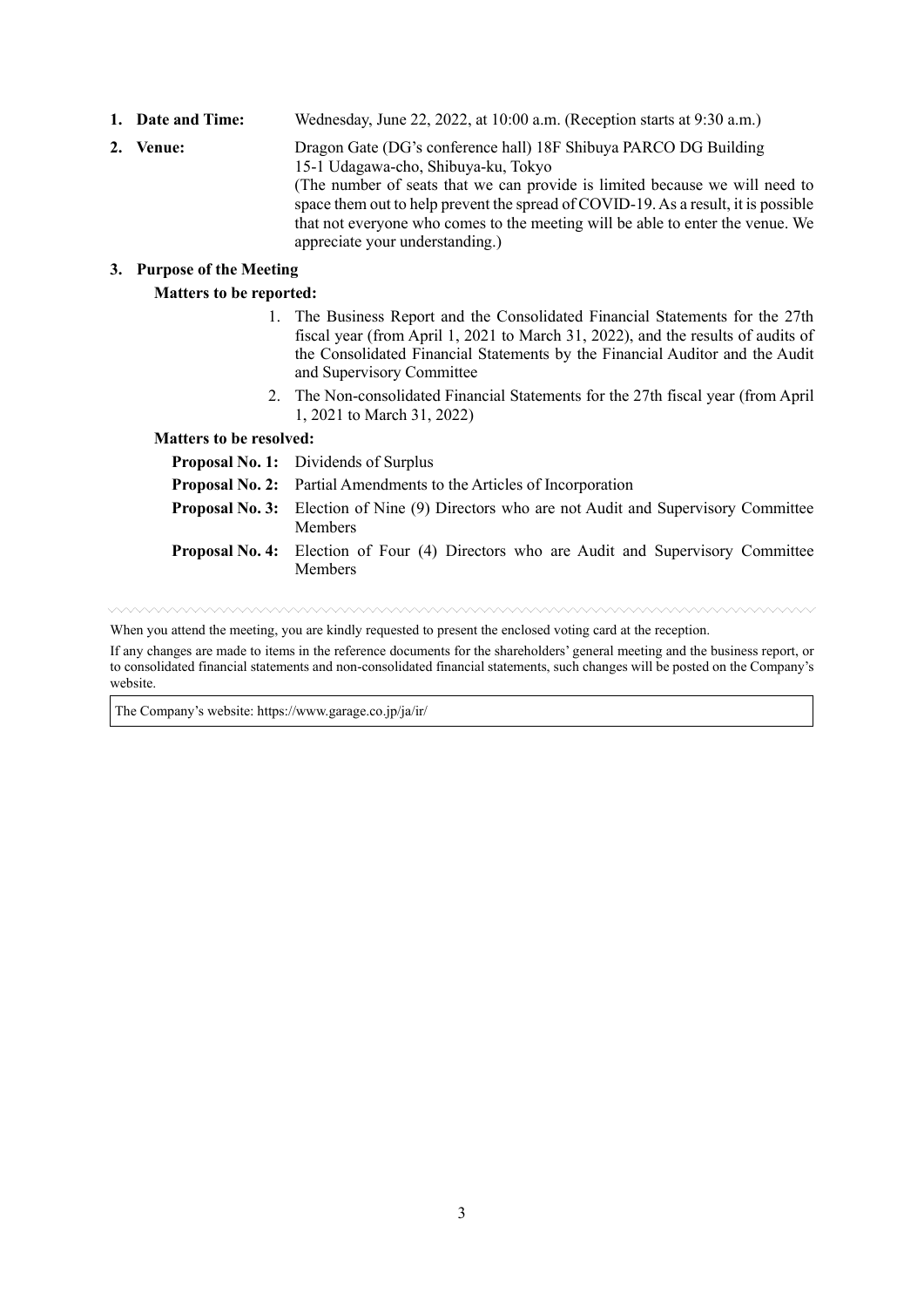# **Reference Documents for the Shareholders' General Meeting**

Proposals and Reference Information

### **Proposal No. 1:** Dividends of Surplus

The Company views shareholder returns as one of its principal management concerns. Decisions about dividends are based on considerations of factors such as financial condition, business performance outlook and future funding needs.

The Company will work to increase capital efficiency through various investments that contribute to increasing corporate value, business alliances and other means while ensuring financial soundness going forward, and maintain stable dividends.

The Company, taking into account factors such as operating results for the fiscal year under review and future business development, proposes to pay dividends of surplus (year-end dividends) for the 27th fiscal year as follows:

Year-end dividends

| Type of dividend property:                                                                                      | Cash                    |
|-----------------------------------------------------------------------------------------------------------------|-------------------------|
| Allotment of dividend property and aggregate amount $\frac{435}{3}$ per common share of the Company<br>thereof: | ¥1,648,214,400 in total |
| Effective date of dividends of surplus:                                                                         | Thursday, June 23, 2022 |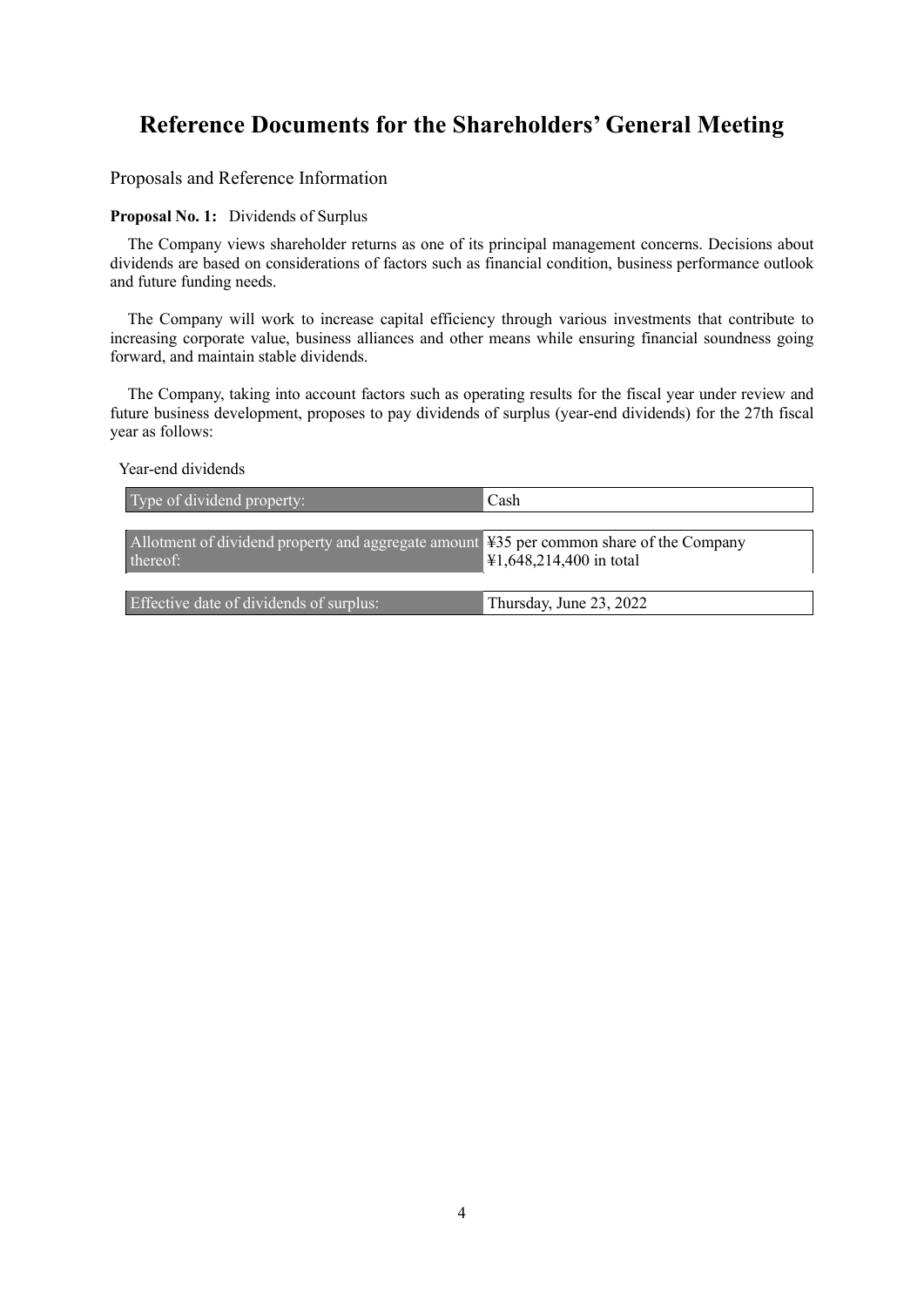**Proposal No. 2:** Partial Amendments to the Articles of Incorporation

1. Reasons for the proposal

Accompanying the enforcement of the revised provisions provided for in the proviso to Article 1 of the Supplementary Provisions of the Act Partially Amending the Companies Act (Act No. 70 of 2019) on September 1, 2022, the Company proposes to make the following changes to its Articles of Incorporation since the system for providing informational materials for the general meeting of shareholders in electronic format is to be introduced.

- (1) As it is required for the Articles of Incorporation to contain provisions on the taking of measures for the electronic provision of information that constitutes reference documents to the shareholders' general meeting, a proposed amendment is for the establishment of Article 16 (Measures, etc. for Providing Information in Electronic Format) Paragraph 1.
- (2) Of the matters requiring the taking of measures for electronic provision in relation to information constituting reference documents for the shareholders' general meeting, the range of the matters to be stated in documents issued to shareholders who have requested issuance in writing can be limited to that prescribed by Ministry of Justice Order, and therefore, a proposed amendment is for the establishment of Article 16 (Measures, etc. for Providing Information in Electronic Format) Paragraph 2.
- (3) Since the provisions of Article 16 of the current Articles of Incorporation (Internet Disclosure and Deemed Provision of Reference Documents for the General Meeting of Shareholders, Etc.) will no longer be required upon the introduction of the system for the electronic provision of reference documents for the shareholders' general meeting, they will be deleted.
- (4) Supplementary provisions will be established regarding the effective date, etc. of the aforementioned provisions to be established and deleted. Such supplementary provisions shall be deleted upon the passing of that date.

|  |  |  | 2. Details of the amendments |
|--|--|--|------------------------------|
|--|--|--|------------------------------|

Details of the amendments are as follows:

|                                                                | (Underlined portions are amended)                       |
|----------------------------------------------------------------|---------------------------------------------------------|
| Current Articles of Incorporation                              | Proposed Amendments                                     |
| (Internet Disclosure and Deemed Provision of Reference)        | (Deleted)                                               |
| Documents for the General Meeting of Shareholders, Etc.)       |                                                         |
| Article 16                                                     |                                                         |
| When the Company convenes a general meeting of                 |                                                         |
| shareholders, if it discloses information that is to be stated |                                                         |
| or presented in the reference documents for the general        |                                                         |
| meeting of shareholders, business report, financial            |                                                         |
| statements and consolidated financial statements through       |                                                         |
| the internet in accordance with the provisions prescribed      |                                                         |
| by the Ministry of Justice Order, it may be deemed that the    |                                                         |
| Company has provided this information to shareholders.         |                                                         |
| (Established)                                                  | (Measures, etc. for Providing Information in Electronic |
|                                                                | Format)                                                 |
|                                                                | Article 16                                              |
|                                                                | When the Company convenes a general meeting of          |
|                                                                | shareholders, it shall take measures for providing      |
|                                                                | information that constitutes the content of reference   |
|                                                                | documents for the general meeting of shareholders,      |
|                                                                | etc. in electronic format.                              |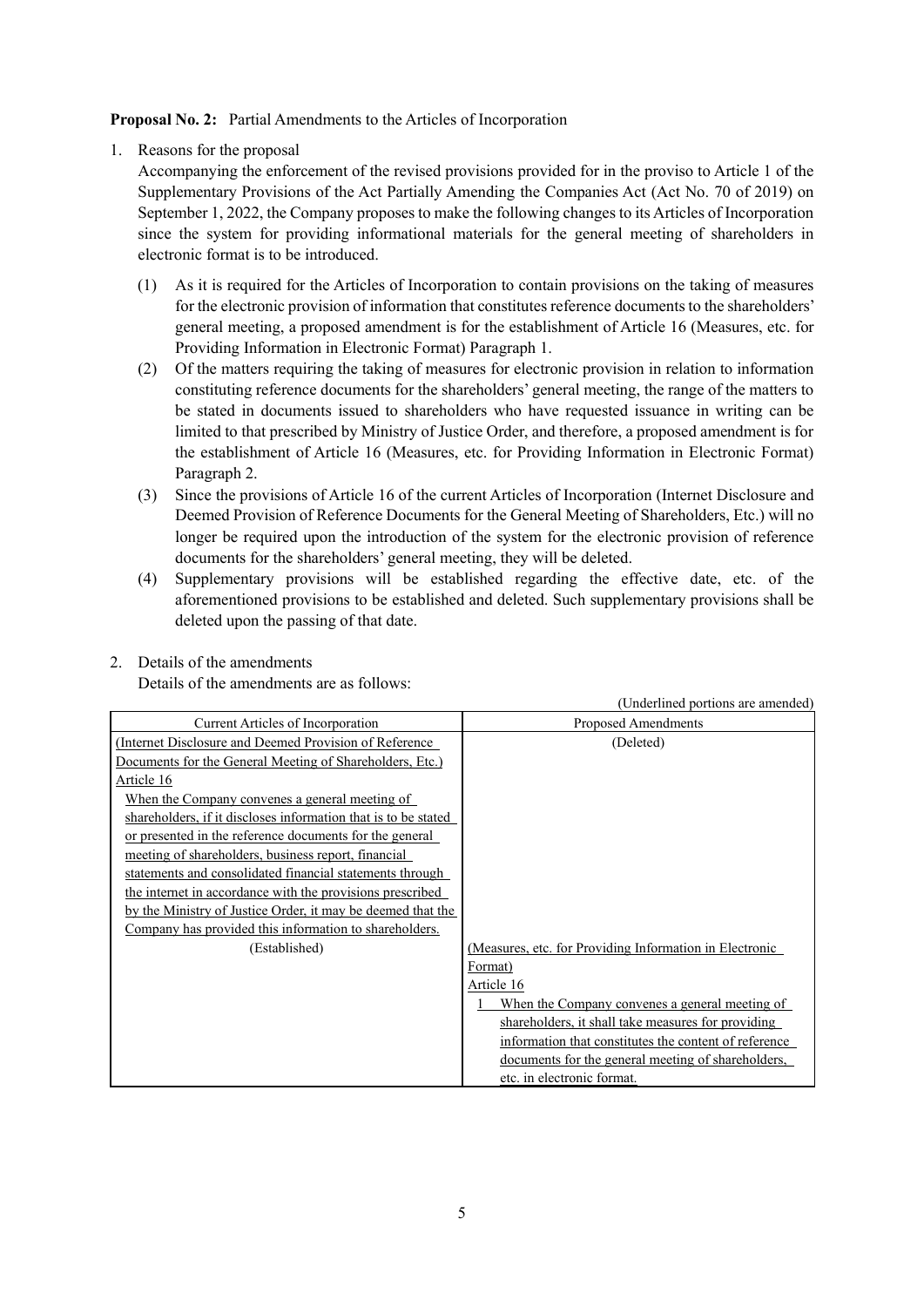| Current Articles of Incorporation | Proposed Amendments                                                    |
|-----------------------------------|------------------------------------------------------------------------|
|                                   | Among items for which the measures for providing<br>$\overline{c}$     |
|                                   | information in electronic format will be taken, the                    |
|                                   | Company may exclude all or some of those items                         |
|                                   | designated by the Ministry of Justice Order from                       |
|                                   | statements in the paper-based documents to be                          |
|                                   | delivered to shareholders who requested the delivery                   |
|                                   | of paper-based documents by the record date of voting                  |
|                                   | rights.                                                                |
| <b>Supplementary Provisions</b>   | <b>Supplementary Provisions</b>                                        |
| (Established)                     | (Transitional Measures for Providing Informational                     |
|                                   | Materials for the General Meeting of Shareholders in                   |
|                                   | Electronic Format)                                                     |
|                                   | Article 2                                                              |
|                                   | The deletion of Article 16 (Internet Disclosure and                    |
|                                   | Deemed Provision of Reference Documents for the                        |
|                                   | General Meeting of Shareholders, Etc.) of the current                  |
|                                   | Articles of Incorporation and the establishment of                     |
|                                   | Article 16 (Measures, etc. for Providing Information in                |
|                                   | Electronic Format) of Proposed Amendments shall                        |
|                                   | take effect on September 1, 2022.                                      |
|                                   | Notwithstanding the provisions of the preceding                        |
|                                   | paragraph, Article 16 of the current Articles of                       |
|                                   | Incorporation (Internet Disclosure and Deemed)                         |
|                                   | Provision of Reference Documents for the General                       |
|                                   | Meeting of Shareholders, Etc.) shall remain effective                  |
|                                   | regarding any general meeting of shareholders held on                  |
|                                   | a date within six months from September 1, 2022.                       |
|                                   | The provisions of this Article shall be deleted on the<br>$\mathbf{3}$ |
|                                   | date when six months have elapsed since September 1,                   |
|                                   | 2022 or three months have elapsed from the date of the                 |
|                                   | general meeting of shareholders in the preceding                       |
|                                   | paragraph, whichever is later.                                         |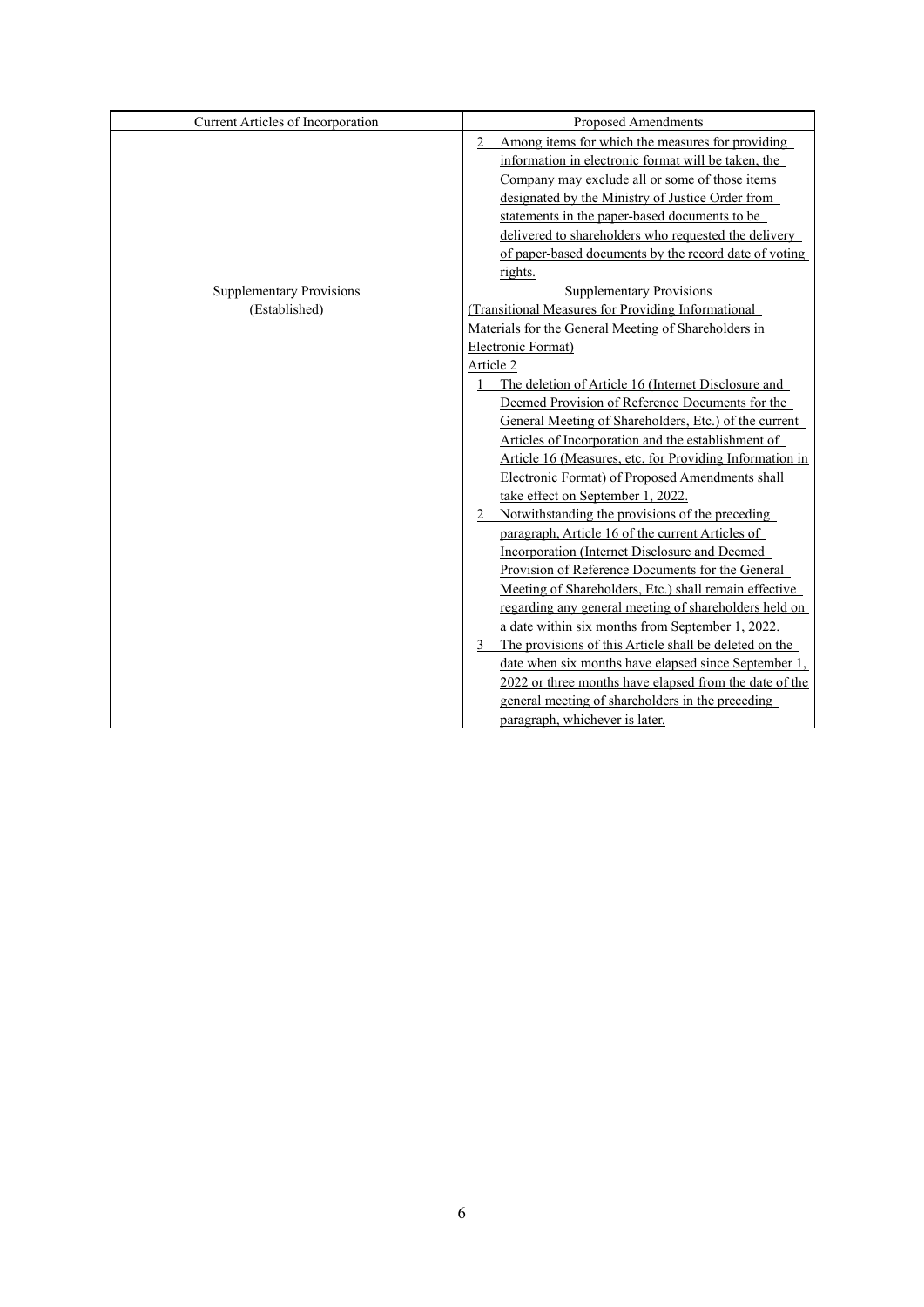**Proposal No. 3:** Election of Nine (9) Directors who are not Audit and Supervisory Committee Members

At the conclusion of this meeting, the terms of office of all eight (8) Directors who are not Audit and Supervisory Committee Members of the Company will expire. At this juncture, the Company proposes to elect nine (9) Directors who are not Audit and Supervisory Committee Members, increasing the number of Directors who are not Audit and Supervisory Committee Members by one (1) to enhance the management system.

It is the policy of the Company to select suitable people who have outstanding personalities and insight in addition to the knowledge and experience to execute the business of the Company accurately, fairly and efficiently as candidates for Directors (excluding Audit and Supervisory Committee Members and Outside Directors). In addition, it is the policy of the Company to select suitable people who have outstanding personalities and insight, and are able to provide advice regarding overall management based on their own knowledge, as well as appropriately represent the views of minority shareholders and other stakeholders at the Board of Directors from an independent standpoint as Outside Directors who are not Audit and Supervisory Members. Based on these policies, the President Executive Officer proposed candidates and reports were received from the Nomination and Remuneration Advisory Committee, over half of whose members were independent Outside Directors, regarding whether the candidates were appropriate. After this, the candidates were approved by the Board of Directors. This proposal was examined at the Audit and Supervisory Committee, however no opinion was presented.

| No. | Name                                  |                                        | Present position in the Company                                       |
|-----|---------------------------------------|----------------------------------------|-----------------------------------------------------------------------|
| 1   | Kaoru Hayashi                         | Reelection                             | Representative Director, President Executive Officer and<br>Group CEO |
| 2   | Keizo Odori                           | Reelection                             | Director, Vice President Executive Officer and Group COO              |
| 3   | Masahito Okuma                        | Reelection                             | Director, Senior Managing Executive Officer and CSO                   |
| 4   | Joichi Ito                            | Reelection                             | Director, Senior Managing Executive Officer and Chief<br>Architect    |
| 5   | Hiroshi Shino                         | Reelection                             | Director, Senior Executive Officer                                    |
| 6   | Masashi Tanaka                        | Reelection                             | Director, Senior Executive Officer                                    |
| 7   | Emi Omura                             | Reelection<br>Outside<br>Independent   | <b>Outside Director</b>                                               |
| 8   | Makoto Sakai                          | New election<br>Outside<br>Independent | Outside Director, Audit and Supervisory Committee Member              |
| 9   | Hiromi Ozaki<br>(Nickname: Sputniko!) | New election<br>Outside<br>Independent |                                                                       |

The candidates for Directors who are not Audit and Supervisory Committee Members are as follows: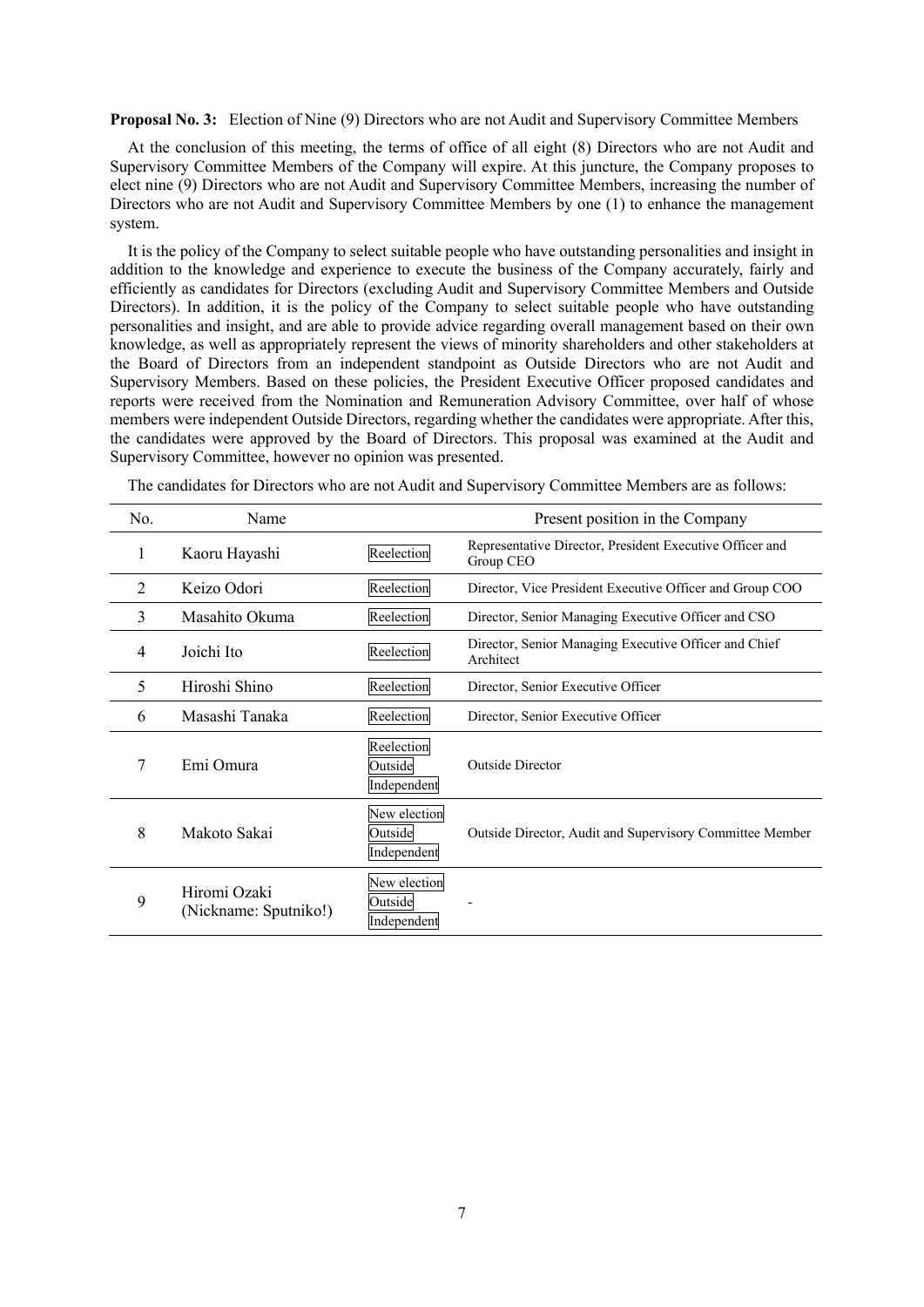| Candidate<br>No. | Name (Date of birth)                                                                                                                                                                                         | Career Summary, and Position and Responsibility in the Company<br>(Significant Concurrent Positions outside the Company) |                                                                                                            |  |  |
|------------------|--------------------------------------------------------------------------------------------------------------------------------------------------------------------------------------------------------------|--------------------------------------------------------------------------------------------------------------------------|------------------------------------------------------------------------------------------------------------|--|--|
|                  |                                                                                                                                                                                                              | Apr. 1983                                                                                                                | Representative Director, From Garage, Inc.                                                                 |  |  |
|                  |                                                                                                                                                                                                              | Aug. 1995                                                                                                                | Founded the Company<br>Representative Director, the Company                                                |  |  |
|                  |                                                                                                                                                                                                              | Dec. 1996                                                                                                                | Representative Director, K Garage, Inc. (now Representative<br>Partner, K Garage, G.K.) (current position) |  |  |
|                  |                                                                                                                                                                                                              | June 2003                                                                                                                | Chairman and Director, Kakaku.com, Inc. (current position)                                                 |  |  |
|                  |                                                                                                                                                                                                              | Nov. 2004                                                                                                                | Representative Director, President and Group CEO, the<br>Company                                           |  |  |
|                  |                                                                                                                                                                                                              | Oct. 2013                                                                                                                | Director and Chairman, ECONTEXT, INC. (current position)                                                   |  |  |
|                  |                                                                                                                                                                                                              | Oct. 2015                                                                                                                | Director President & Chairman, econtext Asia Limited (current<br>position)                                 |  |  |
|                  | Kaoru Hayashi<br>(December 26, 1959)<br>Number of the Company's<br>Shares Owned:<br>6,839,500 shares                                                                                                         | <b>July 2016</b>                                                                                                         | Director Chairman & CEO, Digital Garage US, Inc. (current<br>position)                                     |  |  |
|                  |                                                                                                                                                                                                              | <b>July 2016</b>                                                                                                         | Director, DG Daiwa Ventures, Inc. (current position)                                                       |  |  |
|                  |                                                                                                                                                                                                              | Sept. 2016                                                                                                               | Representative Director, Chairman and CEO, BI. Garage, Inc.<br>(current position)                          |  |  |
| 1<br>Reelection  |                                                                                                                                                                                                              | Sept. 2016                                                                                                               | Representative Director, President Executive Officer and<br>Group CEO, the Company (current position)      |  |  |
|                  |                                                                                                                                                                                                              | May 2017                                                                                                                 | Representative Director, Chairman and CEO, DG Ventures,<br>Inc. (current position)                         |  |  |
|                  |                                                                                                                                                                                                              | Aug. 2018                                                                                                                | Representative Director and Chairman, DG Communications<br>Co., Ltd.                                       |  |  |
|                  |                                                                                                                                                                                                              | Sept. 2018                                                                                                               | Director, Crypto Garage, Inc. (current position)                                                           |  |  |
|                  |                                                                                                                                                                                                              | June 2021                                                                                                                | Representative Director, Chairman and CEO, DG Financial<br>Technology, Inc. (current position)             |  |  |
|                  |                                                                                                                                                                                                              | June 2021                                                                                                                | Representative Director, Chairman and President, DG<br>Incubation, Inc. (current position)                 |  |  |
|                  | Reason for the nomination as candidate for Director                                                                                                                                                          |                                                                                                                          |                                                                                                            |  |  |
|                  | Having paid particular attention to the potential of the Internet service in Japan from its predawn era, Kaoru                                                                                               |                                                                                                                          |                                                                                                            |  |  |
|                  | Hayashi, as founding business manager of the Company, has created new Internet businesses since founding<br>the Company in 1995. In addition, he has driven the Group business management and contributed to |                                                                                                                          |                                                                                                            |  |  |
|                  |                                                                                                                                                                                                              |                                                                                                                          | expansion of the business, leveraging his wealth of insights about overall Internet business. The Company  |  |  |
|                  | therefore expects him to continue appropriately overseeing business operation of the Company and driving its                                                                                                 |                                                                                                                          |                                                                                                            |  |  |
|                  | medium- to long-term growth strategy, and nominated him as a candidate for Director.                                                                                                                         |                                                                                                                          |                                                                                                            |  |  |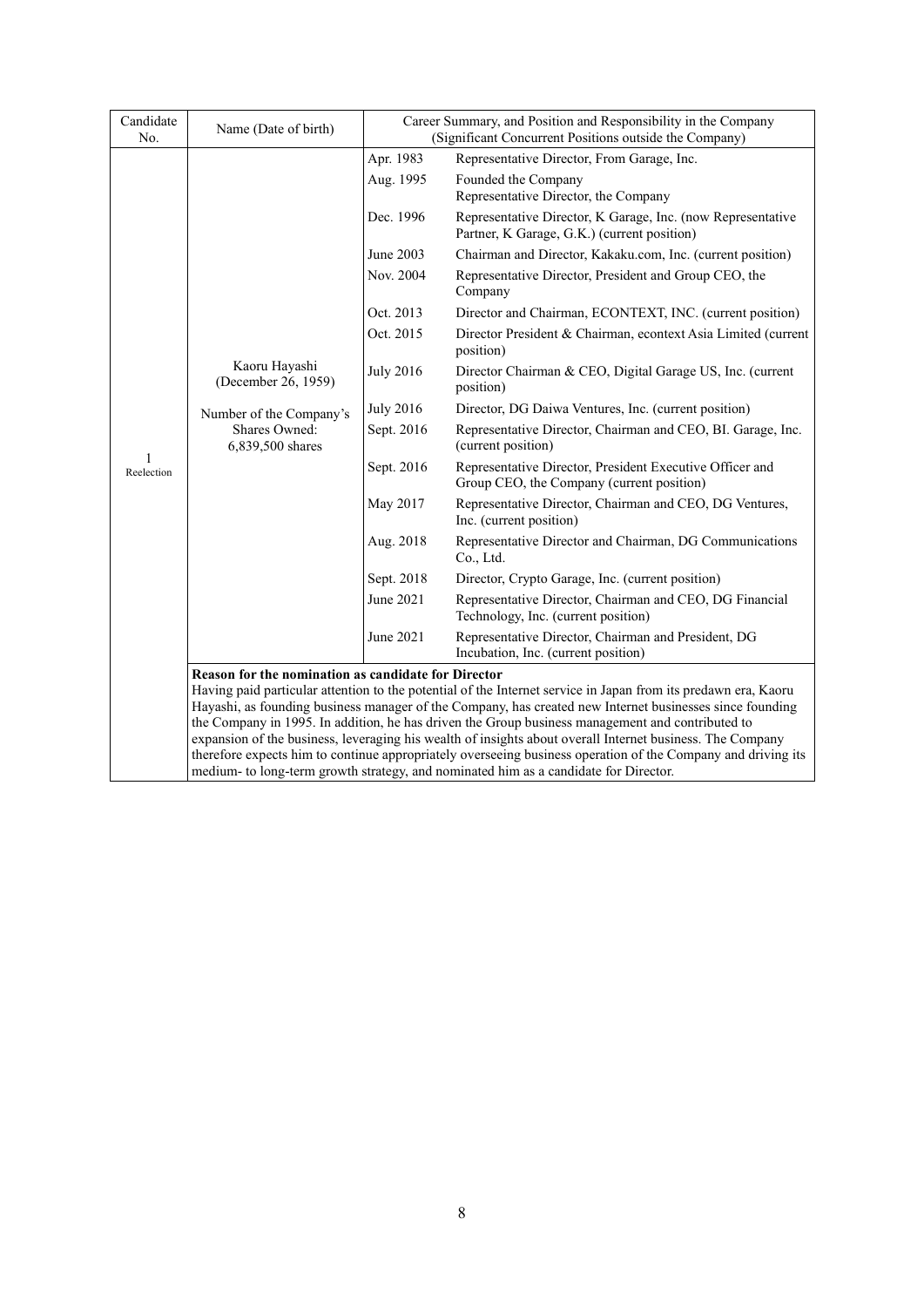| Candidate<br>No.             | Name (Date of birth)                                                                                                                                                                                                      | Career Summary, and Position and Responsibility in the Company<br>(Significant Concurrent Positions outside the Company) |                                                                                                                                                                             |  |  |
|------------------------------|---------------------------------------------------------------------------------------------------------------------------------------------------------------------------------------------------------------------------|--------------------------------------------------------------------------------------------------------------------------|-----------------------------------------------------------------------------------------------------------------------------------------------------------------------------|--|--|
|                              |                                                                                                                                                                                                                           | Apr. 2000                                                                                                                | Joined Faith, Inc.                                                                                                                                                          |  |  |
|                              |                                                                                                                                                                                                                           | June 2005                                                                                                                | Director, Faith, Inc.                                                                                                                                                       |  |  |
|                              |                                                                                                                                                                                                                           | Sept. 2010                                                                                                               | Director, the Company                                                                                                                                                       |  |  |
|                              |                                                                                                                                                                                                                           | Apr. 2012                                                                                                                | Director, VeriTrans Inc. (now DG Financial Technology, Inc.)                                                                                                                |  |  |
|                              |                                                                                                                                                                                                                           | Sept. 2012                                                                                                               | Director and in charge of the Payment Segment (now the<br>Financial Technology Segment), the Company                                                                        |  |  |
|                              |                                                                                                                                                                                                                           | Sept. 2012                                                                                                               | Director, econtext Asia Limited (current position)                                                                                                                          |  |  |
|                              |                                                                                                                                                                                                                           | Oct. 2013                                                                                                                | Representative Director and President, ECONTEXT, INC.<br>(current position)                                                                                                 |  |  |
|                              |                                                                                                                                                                                                                           | Oct. 2015                                                                                                                | Director, iRidge, Inc.                                                                                                                                                      |  |  |
|                              |                                                                                                                                                                                                                           | June 2017                                                                                                                | Representative Director and President, DK Gate, Inc. (current<br>position)                                                                                                  |  |  |
|                              | Keizo Odori<br>(May 10, 1970)<br>Number of the Company's<br><b>Shares Owned:</b>                                                                                                                                          | Oct. 2018                                                                                                                | Director, Senior Executive Officer, in charge of the Financial<br>Technology Segment, and in charge of the Marketing<br>Technology Segment, the Company                     |  |  |
|                              |                                                                                                                                                                                                                           | Jan. 2019                                                                                                                | Director, TD Payment Corporation (current position)                                                                                                                         |  |  |
|                              | 14,900 shares                                                                                                                                                                                                             | Feb. 2019                                                                                                                | Director, CyberBuzz, Inc.                                                                                                                                                   |  |  |
| $\overline{c}$<br>Reelection |                                                                                                                                                                                                                           | June 2019                                                                                                                | Director, DG Daiwa Ventures, Inc. (current position)                                                                                                                        |  |  |
|                              |                                                                                                                                                                                                                           | Mar. 2020                                                                                                                | Director, BI. Garage, Inc. (current position)                                                                                                                               |  |  |
|                              |                                                                                                                                                                                                                           | Apr. 2020                                                                                                                | Director, Senior Managing Executive Officer, in charge of the<br>Marketing Technology Segment, and in charge of the Long-<br>term Incubation Segment, the Company           |  |  |
|                              |                                                                                                                                                                                                                           | June 2020                                                                                                                | Director, Crypto Garage, Inc. (current position)                                                                                                                            |  |  |
|                              |                                                                                                                                                                                                                           | June 2021                                                                                                                | Director, NaviPlus Co., Ltd. (current position)                                                                                                                             |  |  |
|                              |                                                                                                                                                                                                                           | June 2021                                                                                                                | Representative Director, President and Co-COO, DG Financial<br>Technology, Inc. (current position)                                                                          |  |  |
|                              |                                                                                                                                                                                                                           | June 2021                                                                                                                | Director, Vice President Executive Officer and Group COO in<br>charge of the Long-term Incubation Segment, Co-Head of<br>Group CEO Division, the Company (current position) |  |  |
|                              | <b>Reason for the nomination as candidate for Director</b>                                                                                                                                                                |                                                                                                                          |                                                                                                                                                                             |  |  |
|                              | Since joining the Company, Keizo Odori has been engaged primarily in the online settlement business, in his                                                                                                               |                                                                                                                          |                                                                                                                                                                             |  |  |
|                              | capacities as Director in charge of the Financial Technology Segment, in charge of the Marketing Technology<br>Segment, in charge of the Long Term Incubation Segment, and directors of the Group companies. In addition, |                                                                                                                          |                                                                                                                                                                             |  |  |
|                              |                                                                                                                                                                                                                           | he has contributed to the business growth by strengthening the revenue base, managing the operation and                  |                                                                                                                                                                             |  |  |
|                              | implementing reorganization, by reflecting his wealth of experience in operational management. The<br>Company therefore expects him to continue appropriately overseeing business operation of the Company and            |                                                                                                                          |                                                                                                                                                                             |  |  |
|                              | driving its medium- to long-term growth strategy, and nominated him as a candidate for Director.                                                                                                                          |                                                                                                                          |                                                                                                                                                                             |  |  |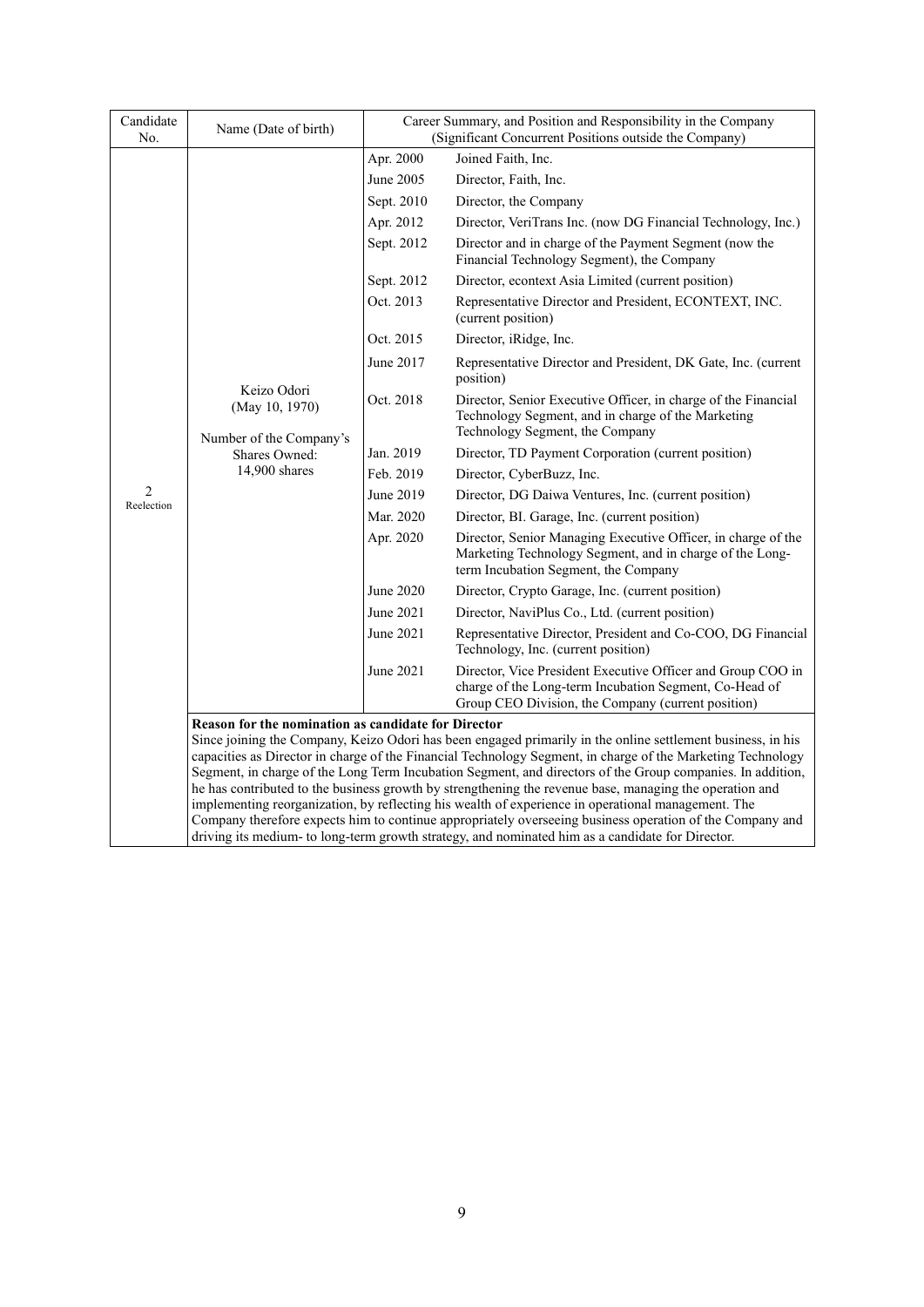| Apr. 1999<br>Joined Mitsubishi Corporation<br>Mar. 2011<br>Joined FAST RETAILING CO., LTD.<br>Dec. 2015<br>Vice President, UNIQLO USA LLC<br>Nov. 2016<br>Joined the Company<br>Apr. 2017<br>Corporate Officer and COO of DG Lab, the Company<br>May 2017<br>Director, DG Ventures, Inc.<br>Dec. 2017<br>Director COO, Digital Garage US, Inc. (current position)<br>June 2018<br>Director, Senior Executive Officer, COO of DG Lab, Head of<br>Group CEO Division, and Head of Business Innovation<br>Department, Group CEO Division, the Company |                                                                                                                                                                                                                                                                                                                                        |  |  |  |
|----------------------------------------------------------------------------------------------------------------------------------------------------------------------------------------------------------------------------------------------------------------------------------------------------------------------------------------------------------------------------------------------------------------------------------------------------------------------------------------------------------------------------------------------------|----------------------------------------------------------------------------------------------------------------------------------------------------------------------------------------------------------------------------------------------------------------------------------------------------------------------------------------|--|--|--|
|                                                                                                                                                                                                                                                                                                                                                                                                                                                                                                                                                    |                                                                                                                                                                                                                                                                                                                                        |  |  |  |
|                                                                                                                                                                                                                                                                                                                                                                                                                                                                                                                                                    |                                                                                                                                                                                                                                                                                                                                        |  |  |  |
|                                                                                                                                                                                                                                                                                                                                                                                                                                                                                                                                                    |                                                                                                                                                                                                                                                                                                                                        |  |  |  |
|                                                                                                                                                                                                                                                                                                                                                                                                                                                                                                                                                    |                                                                                                                                                                                                                                                                                                                                        |  |  |  |
|                                                                                                                                                                                                                                                                                                                                                                                                                                                                                                                                                    |                                                                                                                                                                                                                                                                                                                                        |  |  |  |
|                                                                                                                                                                                                                                                                                                                                                                                                                                                                                                                                                    |                                                                                                                                                                                                                                                                                                                                        |  |  |  |
|                                                                                                                                                                                                                                                                                                                                                                                                                                                                                                                                                    |                                                                                                                                                                                                                                                                                                                                        |  |  |  |
|                                                                                                                                                                                                                                                                                                                                                                                                                                                                                                                                                    |                                                                                                                                                                                                                                                                                                                                        |  |  |  |
| Dec. 2018<br>Director, Senior Executive Officer, COO of DG Lab, and Head<br>of Group CEO Division, the Company                                                                                                                                                                                                                                                                                                                                                                                                                                     |                                                                                                                                                                                                                                                                                                                                        |  |  |  |
| Representative Director and CEO, Crypto Garage, Inc. (current<br>Apr. 2019<br>position)                                                                                                                                                                                                                                                                                                                                                                                                                                                            |                                                                                                                                                                                                                                                                                                                                        |  |  |  |
| Masahito Okuma<br>June 2019<br>Representative Director, DG Daiwa Ventures, Inc. (current<br>(October 24, 1975)<br>position)                                                                                                                                                                                                                                                                                                                                                                                                                        |                                                                                                                                                                                                                                                                                                                                        |  |  |  |
| Aug. 2019<br>Director, Dentsu ScienceJam Inc. (current position)<br>Number of the Company's                                                                                                                                                                                                                                                                                                                                                                                                                                                        |                                                                                                                                                                                                                                                                                                                                        |  |  |  |
| Shares Owned:<br>Nov. 2019<br>Representative Director, BrainscanTechnologies, Inc. (current<br>position)<br>$2,100$ shares                                                                                                                                                                                                                                                                                                                                                                                                                         |                                                                                                                                                                                                                                                                                                                                        |  |  |  |
| Director, Vice President and COO, DG Ventures, Inc. (current<br>Apr. 2021<br>3<br>position)<br>Reelection                                                                                                                                                                                                                                                                                                                                                                                                                                          |                                                                                                                                                                                                                                                                                                                                        |  |  |  |
| June 2021<br>Director, DG Financial Technology, Inc. (current position)                                                                                                                                                                                                                                                                                                                                                                                                                                                                            |                                                                                                                                                                                                                                                                                                                                        |  |  |  |
| June 2021<br>Director, Vice President and COO, DG Incubation, Inc.<br>(current position)                                                                                                                                                                                                                                                                                                                                                                                                                                                           |                                                                                                                                                                                                                                                                                                                                        |  |  |  |
| June 2021<br>Director, Managing Executive Officer in charge of the<br>Incubation Technology Segment, DG Lab, in charge of<br>Strategic Business and Global Business, Co-Head of Group<br>CEO Division, Head of Digital Health Department, the<br>Company                                                                                                                                                                                                                                                                                           |                                                                                                                                                                                                                                                                                                                                        |  |  |  |
| Mar. 2022<br>Director, Welby, Inc. (current position)                                                                                                                                                                                                                                                                                                                                                                                                                                                                                              |                                                                                                                                                                                                                                                                                                                                        |  |  |  |
| Apr. 2022<br>Director, Senior Managing Executive Officer and CSO in                                                                                                                                                                                                                                                                                                                                                                                                                                                                                |                                                                                                                                                                                                                                                                                                                                        |  |  |  |
| charge of the Incubation Technology Segment, DG Lab,<br>Fintech Shift Strategy, Global Business, Co-Head of Group<br>CEO Division, the Company (current position)                                                                                                                                                                                                                                                                                                                                                                                  |                                                                                                                                                                                                                                                                                                                                        |  |  |  |
| Reason for the nomination as candidate for Director                                                                                                                                                                                                                                                                                                                                                                                                                                                                                                |                                                                                                                                                                                                                                                                                                                                        |  |  |  |
| mainly while in charge of the Incubation Technology Segment and DG Lab, an R&D organization. The                                                                                                                                                                                                                                                                                                                                                                                                                                                   | Masahito Okuma joined the Company after working at a major general trading company and a major apparel<br>maker. Since then, taking advantage of his extensive experience in investment and business, he has put effort<br>into not only the development of next-generation business but also venture investment and global alliances, |  |  |  |
| Director.                                                                                                                                                                                                                                                                                                                                                                                                                                                                                                                                          | Company therefore believes that he will continuously promote the appropriate supervision of its business<br>operations, investment, the development of new business, and global alliances, and that he will contribute to<br>improving value over the medium- to long-term. Accordingly, the Company nominated him as a candidate for  |  |  |  |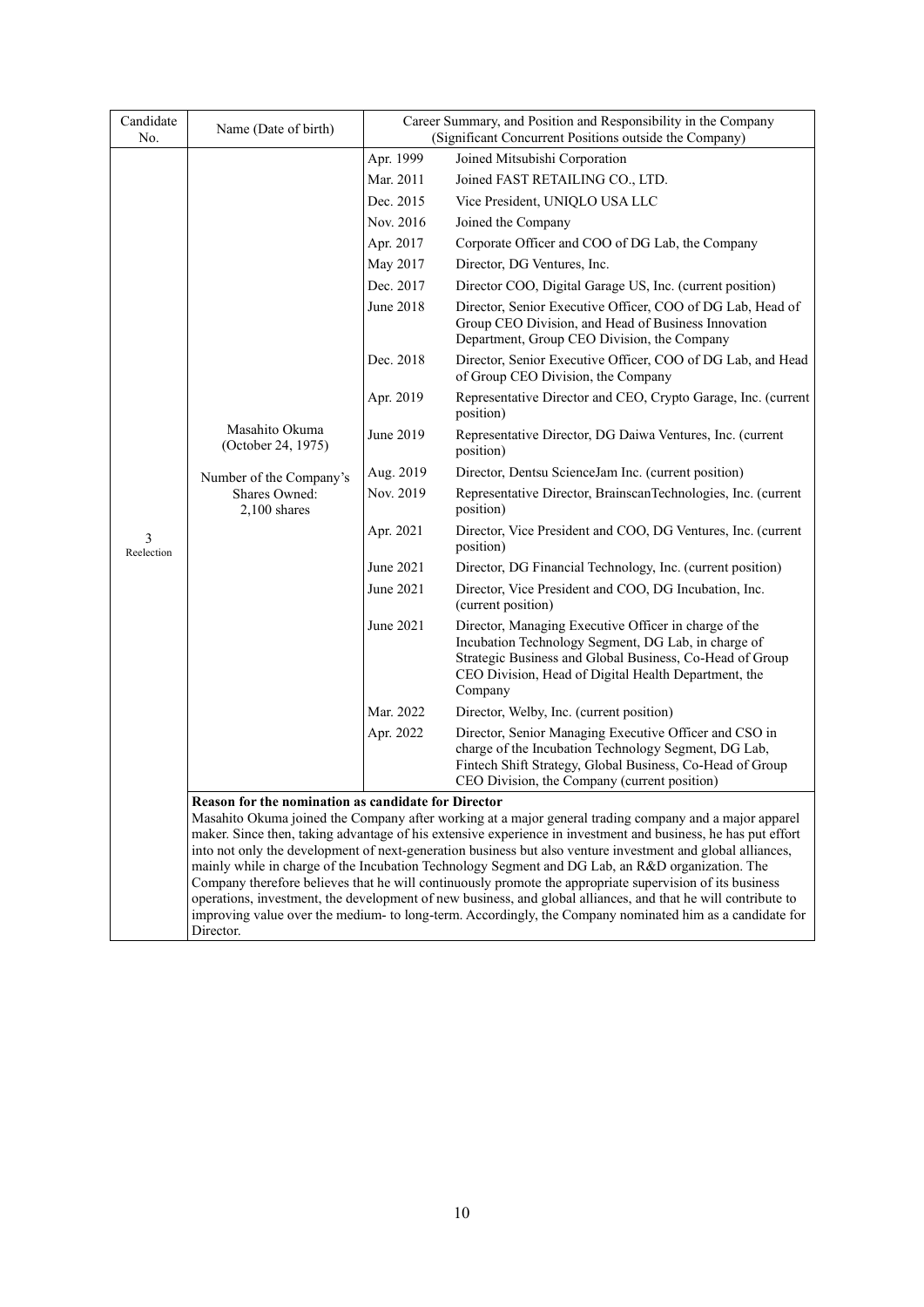| Candidate<br>No. | Name (Date of birth)                                                                                                                                                                                       | Career Summary, and Position and Responsibility in the Company<br>(Significant Concurrent Positions outside the Company) |                                                                                                                                              |  |
|------------------|------------------------------------------------------------------------------------------------------------------------------------------------------------------------------------------------------------|--------------------------------------------------------------------------------------------------------------------------|----------------------------------------------------------------------------------------------------------------------------------------------|--|
|                  |                                                                                                                                                                                                            | Apr. 1994                                                                                                                | Representative Director, Ecosys Ltd.                                                                                                         |  |
|                  |                                                                                                                                                                                                            | Aug. 1995                                                                                                                | Founded the Company<br>Representative Director, the Company                                                                                  |  |
|                  |                                                                                                                                                                                                            | June 1999                                                                                                                | Director, Digital Garage, Inc.                                                                                                               |  |
|                  |                                                                                                                                                                                                            | June 1999                                                                                                                | Representative Director and Chairman, Infoseek Corporation                                                                                   |  |
|                  |                                                                                                                                                                                                            | Dec. 1999                                                                                                                | Representative Director and President, Neoteny Co., Ltd.                                                                                     |  |
|                  |                                                                                                                                                                                                            | Sept. 2000                                                                                                               | Representative Director, Cura Co., Ltd.                                                                                                      |  |
|                  |                                                                                                                                                                                                            | June 2002                                                                                                                | Director, PIA Corporation                                                                                                                    |  |
|                  |                                                                                                                                                                                                            | Dec. 2004                                                                                                                | Adviser, the Company                                                                                                                         |  |
|                  |                                                                                                                                                                                                            | Jan. 2005                                                                                                                | Director, Technorati Japan, Inc.                                                                                                             |  |
|                  | Joichi Ito<br>(June 19, 1966)<br>Number of the Company's                                                                                                                                                   | Nov. 2005                                                                                                                | Director, Mozilla Japan, a Middle-natured Corporation with<br>the Limited Liability                                                          |  |
|                  |                                                                                                                                                                                                            | Aug. 2006                                                                                                                | Director, BI. Garage, Inc.                                                                                                                   |  |
|                  | Shares Owned:                                                                                                                                                                                              | Sept. 2006                                                                                                               | Director, the Company                                                                                                                        |  |
| 4<br>Reelection  | 20,000 shares                                                                                                                                                                                              | Apr. 2011                                                                                                                | Director, Massachusetts Institute of Technology (MIT) Media<br>Lab                                                                           |  |
|                  |                                                                                                                                                                                                            | <b>July 2011</b>                                                                                                         | Director, Digital Garage US, Inc.                                                                                                            |  |
|                  |                                                                                                                                                                                                            | June 2012                                                                                                                | Board Member, The New York Times Company                                                                                                     |  |
|                  |                                                                                                                                                                                                            | June 2013                                                                                                                | Director, Sony Corporation (now Sony Group Corporation)                                                                                      |  |
|                  |                                                                                                                                                                                                            | May 2015                                                                                                                 | Board Member, Chairman, PureTech Health plc                                                                                                  |  |
|                  |                                                                                                                                                                                                            | Nov. 2021                                                                                                                | Director of the Center for Radical Transformation, Chiba<br>Institute of Technology (current position)                                       |  |
|                  |                                                                                                                                                                                                            | Feb. 2022                                                                                                                | Director, Senior Managing Executive Officer and Chief<br>Architect, in charge of Digital Architect Design, the Company<br>(current position) |  |
|                  | <b>Reason for the nomination as candidate for Director</b>                                                                                                                                                 |                                                                                                                          |                                                                                                                                              |  |
|                  |                                                                                                                                                                                                            |                                                                                                                          | Joichi Ito has been engaged in a number of Internet businesses, leading penetration of Internet in Japan and                                 |  |
|                  | co-founding the Company. He has also contributed to business expansion of the Group by leveraging his<br>broad experience in Internet company management and engagement as venture capitalist. The Company |                                                                                                                          |                                                                                                                                              |  |
|                  | therefore expects him to continue appropriately overseeing business operation of the Company and driving its<br>medium- to long-term growth strategy, and nominated him as a candidate for Director.       |                                                                                                                          |                                                                                                                                              |  |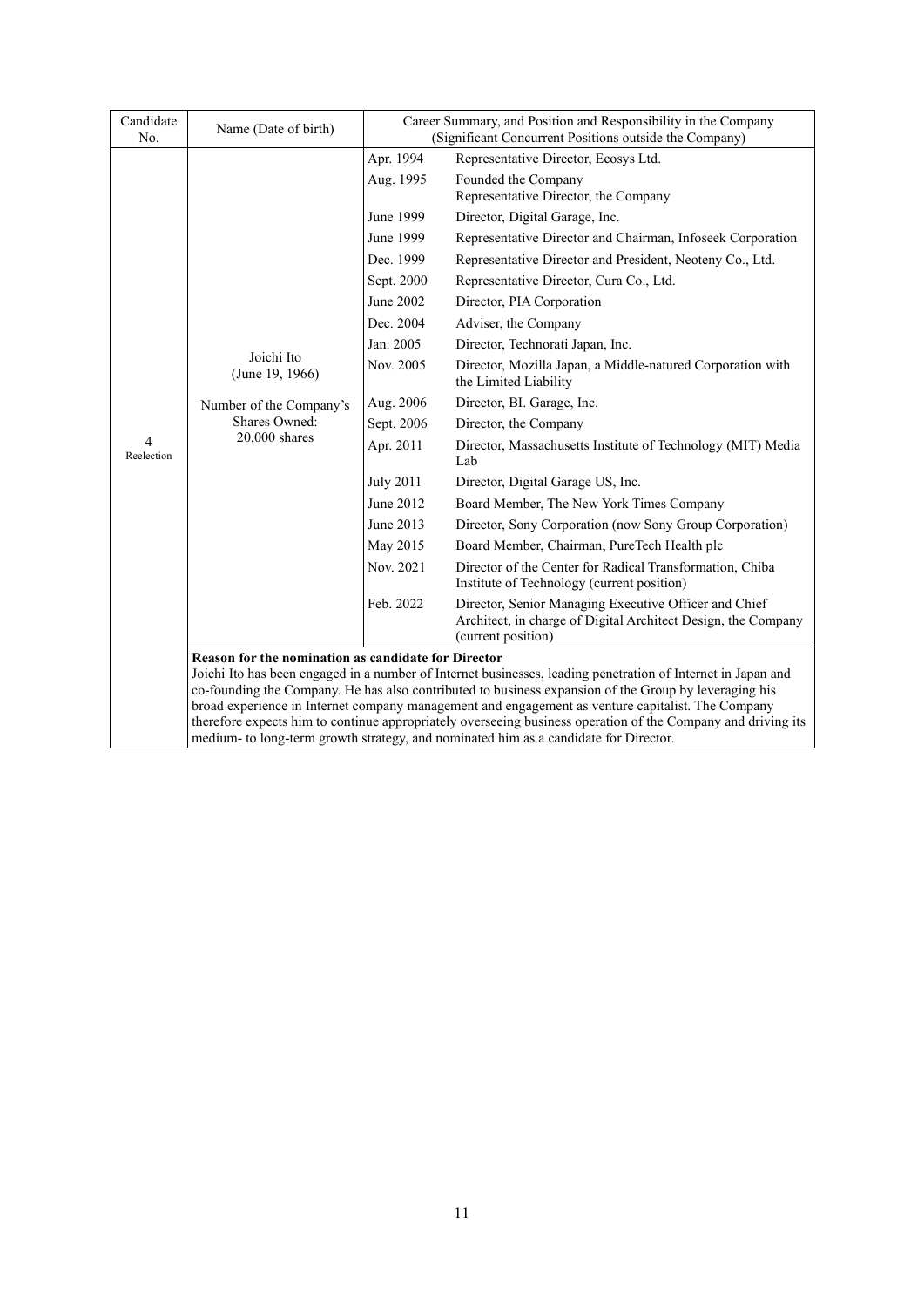| Candidate<br>No. | Name (Date of birth)                                                                                                                                                                                                 | Career Summary, and Position and Responsibility in the Company<br>(Significant Concurrent Positions outside the Company) |                                                                                                                                   |  |  |
|------------------|----------------------------------------------------------------------------------------------------------------------------------------------------------------------------------------------------------------------|--------------------------------------------------------------------------------------------------------------------------|-----------------------------------------------------------------------------------------------------------------------------------|--|--|
|                  |                                                                                                                                                                                                                      | Apr. 2000                                                                                                                | Joined Softbank Finance Corporation                                                                                               |  |  |
|                  |                                                                                                                                                                                                                      | Nov. 2011                                                                                                                | Director and Executive Officer, VeriTrans Inc. (now DG<br>Financial Technology, Inc.)                                             |  |  |
|                  |                                                                                                                                                                                                                      | Apr. 2013                                                                                                                | Representative Director, Executive Officer and CEO, NaviPlus<br>Co., Ltd. (current position)                                      |  |  |
|                  |                                                                                                                                                                                                                      | Oct. 2013                                                                                                                | Director, Executive Officer and COO, VeriTrans Inc. (now DG<br>Financial Technology, Inc.)                                        |  |  |
|                  | Hiroshi Shino                                                                                                                                                                                                        | <b>July 2015</b>                                                                                                         | Corporate Officer, the Company                                                                                                    |  |  |
|                  | (July 24, 1976)                                                                                                                                                                                                      | Sept. 2015                                                                                                               | Director, ECONTEXT, INC. (current position)                                                                                       |  |  |
|                  | Number of the Company's                                                                                                                                                                                              | Sept. 2015                                                                                                               | Representative Director, Executive Officer and President,<br>VeriTrans Inc. (now DG Financial Technology, Inc.)                   |  |  |
|                  | Shares Owned:                                                                                                                                                                                                        | Oct. 2018                                                                                                                | Director, SCORE.Co., Ltd. (current position)                                                                                      |  |  |
| 5                | 4,500 shares                                                                                                                                                                                                         | Jan. 2019                                                                                                                | Director, TD Payment Corporation (current position)                                                                               |  |  |
| Reelection       |                                                                                                                                                                                                                      | June 2020                                                                                                                | Director, Senior Executive Officer, in charge of the Financial<br>Technology Segment, the Company (current position)              |  |  |
|                  |                                                                                                                                                                                                                      | June 2021                                                                                                                | Director, ANA Digital Gate, Inc. (current position)                                                                               |  |  |
|                  |                                                                                                                                                                                                                      | June 2021                                                                                                                | Representative Director, President and Co-COO, Executive<br>Officer and SEVP, DG Financial Technology, Inc. (current<br>position) |  |  |
|                  |                                                                                                                                                                                                                      | Aug. 2021                                                                                                                | Director, Vizitech Solutions Private Limited (current position)                                                                   |  |  |
|                  | Reason for the nomination as candidate for Director                                                                                                                                                                  |                                                                                                                          |                                                                                                                                   |  |  |
|                  |                                                                                                                                                                                                                      |                                                                                                                          | Hiroshi Shino has been engaged in the online payment business since its early days. He has also contributed to                    |  |  |
|                  | business growth, principally as Representative Director of VeriTrans Inc. (now DG Financial Technology,<br>Inc.) and Director of ECONTEXT, INC., engaging in financial technology businesses, by leveraging his past |                                                                                                                          |                                                                                                                                   |  |  |
|                  | experience since he joined the Group. The Company therefore believes that he will continuously contribute to                                                                                                         |                                                                                                                          |                                                                                                                                   |  |  |
|                  | the appropriate supervision of its business operations, promoting the financial technology business, and                                                                                                             |                                                                                                                          |                                                                                                                                   |  |  |
|                  | improving value of the Company over the medium- to long-term. Accordingly, the Company nominated him<br>as a candidate for Director.                                                                                 |                                                                                                                          |                                                                                                                                   |  |  |
|                  |                                                                                                                                                                                                                      |                                                                                                                          |                                                                                                                                   |  |  |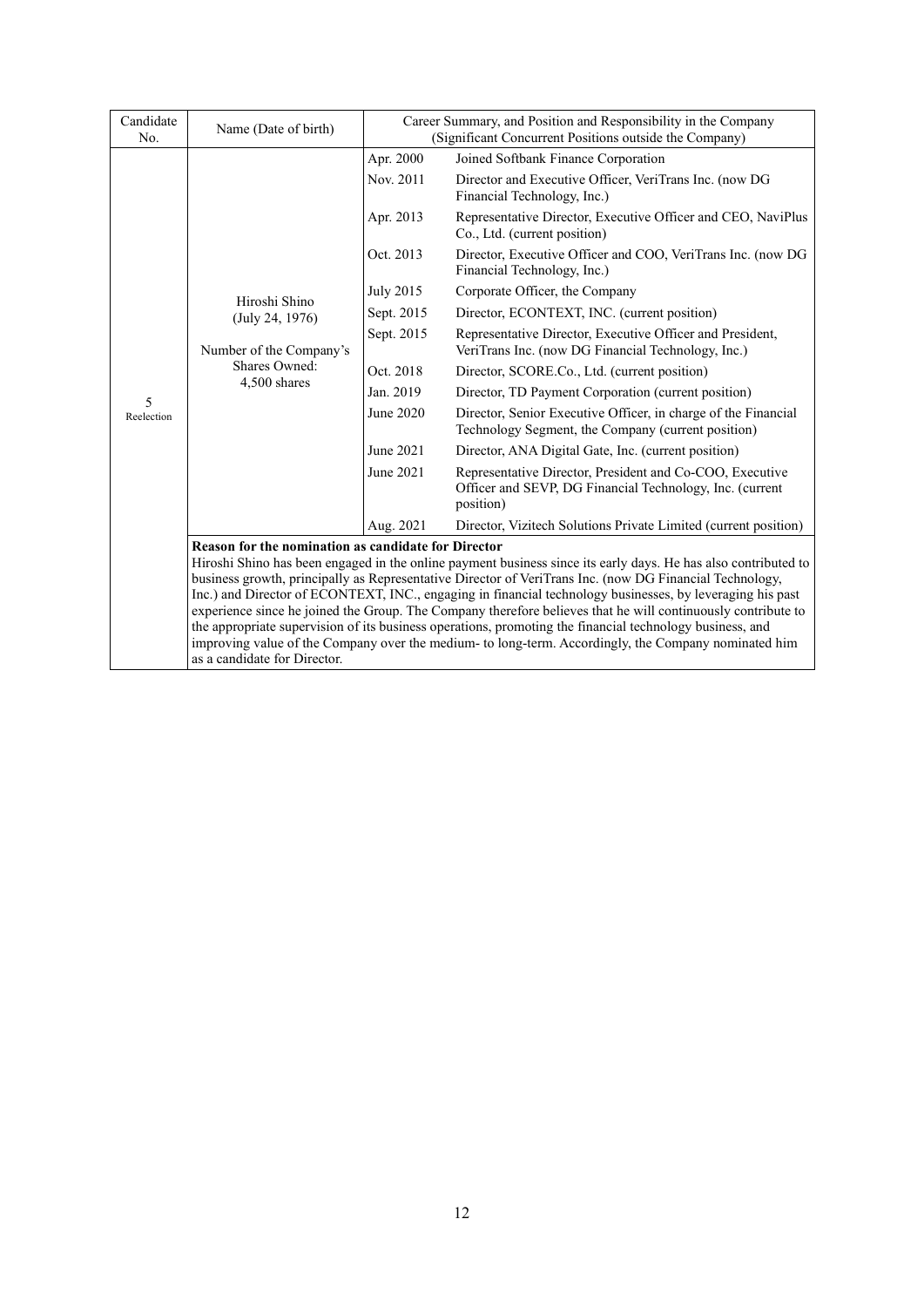| Candidate<br>No. | Name (Date of birth)                                                                                                                                                                                               |                  | Career Summary, and Position and Responsibility in the Company<br>(Significant Concurrent Positions outside the Company)                                                                                           |  |  |
|------------------|--------------------------------------------------------------------------------------------------------------------------------------------------------------------------------------------------------------------|------------------|--------------------------------------------------------------------------------------------------------------------------------------------------------------------------------------------------------------------|--|--|
|                  |                                                                                                                                                                                                                    | Apr. 1998        | Joined Nippon Information and Communication Corporation                                                                                                                                                            |  |  |
|                  |                                                                                                                                                                                                                    | Aug. 2001        | Joined the Company                                                                                                                                                                                                 |  |  |
|                  |                                                                                                                                                                                                                    | <b>July 2006</b> | Director, DG&Ibex Company                                                                                                                                                                                          |  |  |
|                  |                                                                                                                                                                                                                    | Oct. 2008        | Senior Operating Officer, Executive Vice President of<br>DG&Ibex Company and Director of econtext Company, the<br>Company                                                                                          |  |  |
|                  |                                                                                                                                                                                                                    | Jan. 2011        | Senior Operating Officer, Head of Hybrid Solution Planning<br>Office, Executive Vice President of DG&Ibex Company, and<br>Executive Vice President of econtext Company, the Company                                |  |  |
|                  |                                                                                                                                                                                                                    | Apr. 2012        | Director, VeriTrans Inc. (now DG Financial Technology, Inc.)                                                                                                                                                       |  |  |
|                  |                                                                                                                                                                                                                    | Sept. 2012       | Director, Head of Corporate Strategy Division, and Executive<br>Vice President of DG&Ibex Company, the Company                                                                                                     |  |  |
|                  |                                                                                                                                                                                                                    | July 2016        | Director, in charge of DG Lab, Head of Corporate Strategy<br>Division and in charge of the Media Incubation Segment, the<br>Company                                                                                |  |  |
|                  | Masashi Tanaka<br>(October 27, 1975)                                                                                                                                                                               | Apr. 2017        | Director, Senior Executive Officer, in charge of DG Lab, in<br>charge of the Incubation Technology Segment, and Head of<br>Corporate Strategy Division, the Company                                                |  |  |
|                  | Number of the Company's                                                                                                                                                                                            | May 2017         | Director, Vice President and COO, DG Ventures, Inc.                                                                                                                                                                |  |  |
|                  | Shares Owned:                                                                                                                                                                                                      | June 2017        | Director, DK Gate, Inc. (current position)                                                                                                                                                                         |  |  |
|                  | 24,400 shares                                                                                                                                                                                                      | Jan. 2021        | Representative Director, President, DG Incubation, Inc.                                                                                                                                                            |  |  |
| 6<br>Reelection  |                                                                                                                                                                                                                    | Apr. 2021        | Director, DG Ventures, Inc. (current position)                                                                                                                                                                     |  |  |
|                  |                                                                                                                                                                                                                    | Apr. 2021        | Director, Senior Executive Officer, and in charge of Group<br>Data Strategy and Open Network Lab                                                                                                                   |  |  |
|                  |                                                                                                                                                                                                                    | June 2021        | Director, NaviPlus Co., Ltd. (current position)                                                                                                                                                                    |  |  |
|                  |                                                                                                                                                                                                                    | June 2021        | Director, DG Financial Technology, Inc. (current position)                                                                                                                                                         |  |  |
|                  |                                                                                                                                                                                                                    | June 2021        | Director, Senior Executive Officer in charge of the Marketing<br>Technology Segment, Recurring Business, and Group<br>Information Security (CISO), the Company                                                     |  |  |
|                  |                                                                                                                                                                                                                    | Dec. 2021        | Director, CyberBuzz, Inc. (current position)                                                                                                                                                                       |  |  |
|                  |                                                                                                                                                                                                                    | Mar. 2022        | Director, Dentsu ScienceJam Inc. (current position)                                                                                                                                                                |  |  |
|                  |                                                                                                                                                                                                                    | Apr. 2022        | Board Director, DG Communications Co., Ltd. (current<br>position)                                                                                                                                                  |  |  |
|                  |                                                                                                                                                                                                                    | Apr. 2022        | Director, Senior Executive Officer in charge of the Marketing<br>Technology Segment, Group Information Security (CISO), the<br>Company (current position)                                                          |  |  |
|                  | Reason for the nomination as candidate for Director                                                                                                                                                                |                  |                                                                                                                                                                                                                    |  |  |
|                  |                                                                                                                                                                                                                    |                  | Since joining the Company, Masashi Tanaka has been engaged primarily in the marketing business and<br>business administration of the overall Group, in his capacities as directors of the Group companies and Head |  |  |
|                  |                                                                                                                                                                                                                    |                  | of Corporate Strategy Division. In addition, he has contributed to business expansion of the Group and                                                                                                             |  |  |
|                  | efficiency improvement of the business management based on his in-depth understanding on the overall                                                                                                               |                  |                                                                                                                                                                                                                    |  |  |
|                  | Group business operation. The Company therefore expects him to continue appropriately overseeing business<br>operation of the Company and driving its medium- to long-term growth strategy, and nominated him as a |                  |                                                                                                                                                                                                                    |  |  |
|                  | candidate for Director.                                                                                                                                                                                            |                  |                                                                                                                                                                                                                    |  |  |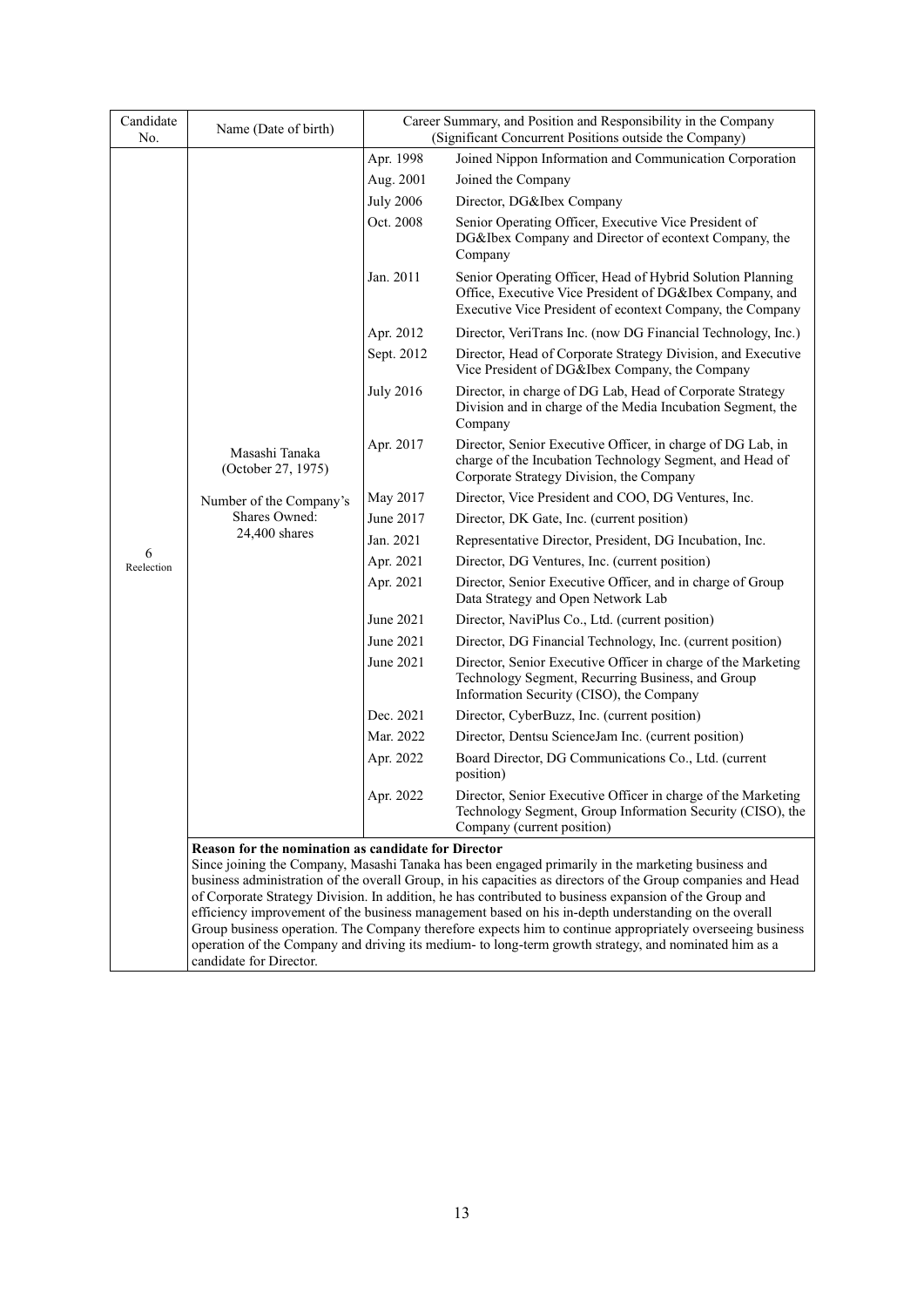| Candidate<br>No.                     | Name (Date of birth)                                                                                                                                                                                                                                                                                                                                                                                                                                                                                                                                                                                                                                       | Career Summary, and Position and Responsibility in the Company<br>(Significant Concurrent Positions outside the Company) |                                                                                                          |  |  |
|--------------------------------------|------------------------------------------------------------------------------------------------------------------------------------------------------------------------------------------------------------------------------------------------------------------------------------------------------------------------------------------------------------------------------------------------------------------------------------------------------------------------------------------------------------------------------------------------------------------------------------------------------------------------------------------------------------|--------------------------------------------------------------------------------------------------------------------------|----------------------------------------------------------------------------------------------------------|--|--|
|                                      |                                                                                                                                                                                                                                                                                                                                                                                                                                                                                                                                                                                                                                                            | Oct. 2002                                                                                                                | Admitted to practice law in Japan (Tokyo Bar Association)                                                |  |  |
|                                      |                                                                                                                                                                                                                                                                                                                                                                                                                                                                                                                                                                                                                                                            | <b>July 2008</b>                                                                                                         | Partner, Athena Law Office                                                                               |  |  |
|                                      |                                                                                                                                                                                                                                                                                                                                                                                                                                                                                                                                                                                                                                                            | Sept. 2010                                                                                                               | Associate Expert, International Labour Office in Geneva, the<br>International Labour Organization (ILO)  |  |  |
|                                      | Emi Omura<br>(September 2, 1976)                                                                                                                                                                                                                                                                                                                                                                                                                                                                                                                                                                                                                           | Jan. 2014                                                                                                                | Director, the Office of International Affairs, Japan Federation<br>of Bar Associations                   |  |  |
|                                      | Number of the Company's                                                                                                                                                                                                                                                                                                                                                                                                                                                                                                                                                                                                                                    | Sept. 2014                                                                                                               | Outside Director, the Company (current position)                                                         |  |  |
|                                      | Shares Owned:                                                                                                                                                                                                                                                                                                                                                                                                                                                                                                                                                                                                                                              | June 2019                                                                                                                | Counsel, Kamiyacho International Law Office                                                              |  |  |
| 7                                    | - shares                                                                                                                                                                                                                                                                                                                                                                                                                                                                                                                                                                                                                                                   | Apr. 2021                                                                                                                | Counsel, CLS HIBIYA TOKYO LAW OFFICE                                                                     |  |  |
| Reelection<br>Outside<br>Independent |                                                                                                                                                                                                                                                                                                                                                                                                                                                                                                                                                                                                                                                            | Nov. 2021                                                                                                                | Outside Director (Audit and Supervisory Committee Member),<br>Valuence Holdings, Inc. (current position) |  |  |
|                                      |                                                                                                                                                                                                                                                                                                                                                                                                                                                                                                                                                                                                                                                            | Jan. 2022                                                                                                                | Partner, CLS HIBIYA TOKYO LAW OFFICE (current<br>position)                                               |  |  |
|                                      | officer, she has experience in global work environment through her post at an international institution in<br>addition to her wealth of experience and expertise as attorney-at-law. As Outside Director of the Company,<br>she has provided us with valuable opinions and suggestions concerning business management of the Company<br>from a broader perspective. The Company therefore expects her to continue contributing to appropriate<br>oversight of business operation of the Company and ensuring its sound business management, and nominated<br>her as a candidate for Outside Director who is not an Audit and Supervisory Committee Member. |                                                                                                                          |                                                                                                          |  |  |
|                                      |                                                                                                                                                                                                                                                                                                                                                                                                                                                                                                                                                                                                                                                            | Apr. 1986                                                                                                                | Admitted to practice law in Japan (Nagoya Bar Association)                                               |  |  |
|                                      |                                                                                                                                                                                                                                                                                                                                                                                                                                                                                                                                                                                                                                                            | Apr. 1988                                                                                                                | Registered to the Tokyo Bar Association                                                                  |  |  |
|                                      |                                                                                                                                                                                                                                                                                                                                                                                                                                                                                                                                                                                                                                                            | Aug. 2000                                                                                                                | Established the Sakai Makoto Law Office                                                                  |  |  |
|                                      | Makoto Sakai<br>(February 21, 1957)                                                                                                                                                                                                                                                                                                                                                                                                                                                                                                                                                                                                                        | June 2001                                                                                                                | Outside Corporate Auditor, Oak Capital Corporation (current<br>position)                                 |  |  |
|                                      | Number of the Company's                                                                                                                                                                                                                                                                                                                                                                                                                                                                                                                                                                                                                                    | Mar. 2005                                                                                                                | Partner, the Sirius Law Office                                                                           |  |  |
|                                      | Shares Owned:                                                                                                                                                                                                                                                                                                                                                                                                                                                                                                                                                                                                                                              | Sept. 2010                                                                                                               | Outside Auditor, the Company                                                                             |  |  |
| 8<br>New election                    | $1,600$ shares                                                                                                                                                                                                                                                                                                                                                                                                                                                                                                                                                                                                                                             | Sept. 2016                                                                                                               | Outside Director (Audit and Supervisory Committee Member),<br>the Company (current position)             |  |  |
| Outside<br>Independent               |                                                                                                                                                                                                                                                                                                                                                                                                                                                                                                                                                                                                                                                            | Mar. 2019                                                                                                                | Representative, the Sakai Makoto Law Office (current<br>position)                                        |  |  |
|                                      |                                                                                                                                                                                                                                                                                                                                                                                                                                                                                                                                                                                                                                                            |                                                                                                                          | Reason for the nomination as candidate for Outside Director and summary of his expected role             |  |  |
|                                      | Although Makoto Sakai has not been involved in corporate management other than having served as an                                                                                                                                                                                                                                                                                                                                                                                                                                                                                                                                                         |                                                                                                                          |                                                                                                          |  |  |
|                                      | outside officer, he has considerable experience and expertise as attorney-at-law. As Outside Auditor and<br>Outside Director who is an Audit and Supervisory Committee Member of the Company, he has provided us                                                                                                                                                                                                                                                                                                                                                                                                                                           |                                                                                                                          |                                                                                                          |  |  |
|                                      |                                                                                                                                                                                                                                                                                                                                                                                                                                                                                                                                                                                                                                                            |                                                                                                                          | with valuable opinions and suggestions concerning business management of the Company from the legal      |  |  |
|                                      | perspective. The Company therefore expects him to continue contributing to appropriate oversight of business                                                                                                                                                                                                                                                                                                                                                                                                                                                                                                                                               |                                                                                                                          |                                                                                                          |  |  |
|                                      | operation of the Company and ensuring its sound business management, and nominated him as a candidate for<br>Outside Director who is not an Audit and Supervisory Committee Member.                                                                                                                                                                                                                                                                                                                                                                                                                                                                        |                                                                                                                          |                                                                                                          |  |  |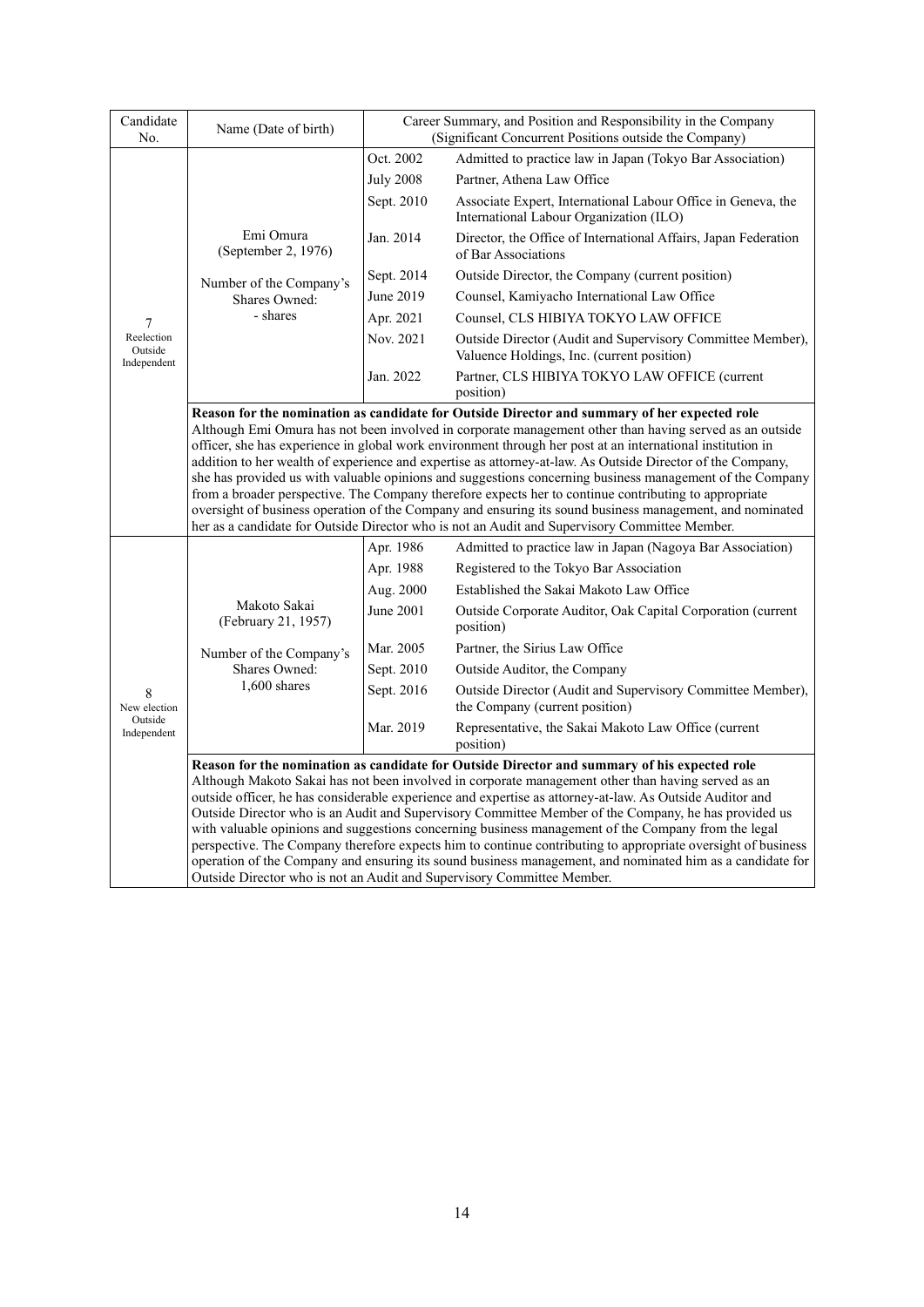| Candidate<br>No.       | Name (Date of birth)                                                                                                                                                                                                                                                                                                                                                                                                                                                                                                                               | Career Summary, and Position and Responsibility in the Company<br>(Significant Concurrent Positions outside the Company) |                                                                                                                |  |  |  |
|------------------------|----------------------------------------------------------------------------------------------------------------------------------------------------------------------------------------------------------------------------------------------------------------------------------------------------------------------------------------------------------------------------------------------------------------------------------------------------------------------------------------------------------------------------------------------------|--------------------------------------------------------------------------------------------------------------------------|----------------------------------------------------------------------------------------------------------------|--|--|--|
|                        | Hiromi Ozaki<br>(Nickname: Sputniko!)<br>(July 1, 1985)<br>Number of the Company's<br>Shares Owned:<br>- shares                                                                                                                                                                                                                                                                                                                                                                                                                                    | Sept. 2013                                                                                                               | Assistant Professor of Media Lab, Massachusetts Institute of<br>Technology (MIT)                               |  |  |  |
|                        |                                                                                                                                                                                                                                                                                                                                                                                                                                                                                                                                                    | Apr. 2017                                                                                                                | Young Global Leader, World Economic Forum                                                                      |  |  |  |
| 9<br>New election      |                                                                                                                                                                                                                                                                                                                                                                                                                                                                                                                                                    | Oct. 2017                                                                                                                | Project Associate Professor of RCA-IIS Design Lab, Institute<br>of Industrial Science, the University of Tokyo |  |  |  |
|                        |                                                                                                                                                                                                                                                                                                                                                                                                                                                                                                                                                    | Apr. 2019                                                                                                                | <b>TED</b> fellow                                                                                              |  |  |  |
|                        |                                                                                                                                                                                                                                                                                                                                                                                                                                                                                                                                                    | Apr. 2019                                                                                                                | Global Future Council, World Economic Forum                                                                    |  |  |  |
|                        |                                                                                                                                                                                                                                                                                                                                                                                                                                                                                                                                                    | Apr. 2019                                                                                                                | Associate Professor of Department of Design, Tokyo<br>University of The Arts (current position)                |  |  |  |
| Outside<br>Independent |                                                                                                                                                                                                                                                                                                                                                                                                                                                                                                                                                    | <b>July 2020</b>                                                                                                         | President and CEO, Cradle Inc. (current position)                                                              |  |  |  |
|                        |                                                                                                                                                                                                                                                                                                                                                                                                                                                                                                                                                    | June 2021                                                                                                                | Partner, Swan Song Inc. (current position)                                                                     |  |  |  |
|                        | Reason for the nomination as candidate for Outside Director and summary of her expected role<br>Hiromi Ozaki (Nickname; Sputniko!) has expertise and experience in art, design, technology, diversity and<br>inclusion, among other areas. Deeming that she can provide valuable opinions and suggestions from her<br>expert perspectives concerning in particular the relationship between art and technology in the context of the<br>web3 movement, diversity and inclusion, and ESG, and that she can be expected to contribute to appropriate |                                                                                                                          |                                                                                                                |  |  |  |

oversight of business operation of the Company and ensure its sound business management, the Company nominated her as a candidate for Outside Director who is not an Audit and Supervisory Committee Member.

- \*1 Candidate for Director Kaoru Hayashi serves concurrently as Representative Director, Chairman and CEO of BI. Garage, Inc., which is a subsidiary of the Company. The Company has a business relationship with BI. Garage, Inc. concerning (i) outsourcing service for administrative work of BI. Garage, Inc., (ii) office leasing, (iii) office equipment leasing at BI. Garage, Inc., (iv) secondment of the Company's employees to BI. Garage, Inc., (v) business transactions.
- \*2 Candidate for Director Keizo Odori serves concurrently as Representative Director and President of DK Gate, Inc., which is a subsidiary of the Company. The Company has a business relationship with DK Gate, Inc. concerning (i) outsourcing service for administrative work of DK Gate, Inc., (ii) secondment of the Company's employees to DK Gate, Inc.
- \*3 Candidate for Director Masahito Okuma serves concurrently as President and CEO of Crypto Garage, Inc., which is a subsidiary of the Company. The Company has a business relationship with Crypto Garage, Inc. concerning (i) outsourcing service for administrative work of Crypto Garage, Inc., (ii) office leasing, (iii) office equipment leasing at Crypto Garage, Inc., (iv) secondment of the Company's employees to Crypto Garage, Inc.

Masahito Okuma also serves concurrently as Representative Director of DG Daiwa Ventures, Inc., which is an equity-method affiliate of the Company. The Company has a business relationship with DG Daiwa Ventures, Inc. concerning (i) outsourcing service for administrative work of DG Daiwa Ventures, Inc., (ii) office leasing, (iii) office equipment leasing at DG Daiwa Ventures, Inc., (iv) secondment of the Company's employees to DG Daiwa Ventures, Inc.

- \*4 There is no special interest between any other candidates for Directors and the Company.
- \*5 Candidate for Director Emi Omura is a candidate for Outside Director. At the conclusion of this meeting, her tenure as Outside Director of the Company will have been seven years and nine months.
- \*6 Candidates for Director Makoto Sakai and Hiromi Ozaki (Nickname: Sputniko!) are new candidates for Director. In addition, they are candidates for Outside Director.
- \*7 Candidate for Director Makoto Sakai is currently a Director who is an Audit and Supervisory Committee Member of the Company. At the conclusion of this meeting, his tenure as Outside Director of the Company will have been five years and nine months.
- \*8 It is prescribed in the Articles of Incorporation of the Company in effect that the Company may enter into an agreement with Directors (excluding Executive Directors, etc.) to limit their liability for damages to the Company in an effort to attract competent individuals to the said posts.

The Company has entered into the said agreement with Emi Omura and Makoto Sakai to limit their liability for damages. If this Proposal is approved, the Company plans to renew the agreement with them. If the election of candidate for Director Hiromi Ozaki (Nickname: Sputniko!) is approved, the Company plans to enter into the said agreement with her.

The details of the agreement are as follows: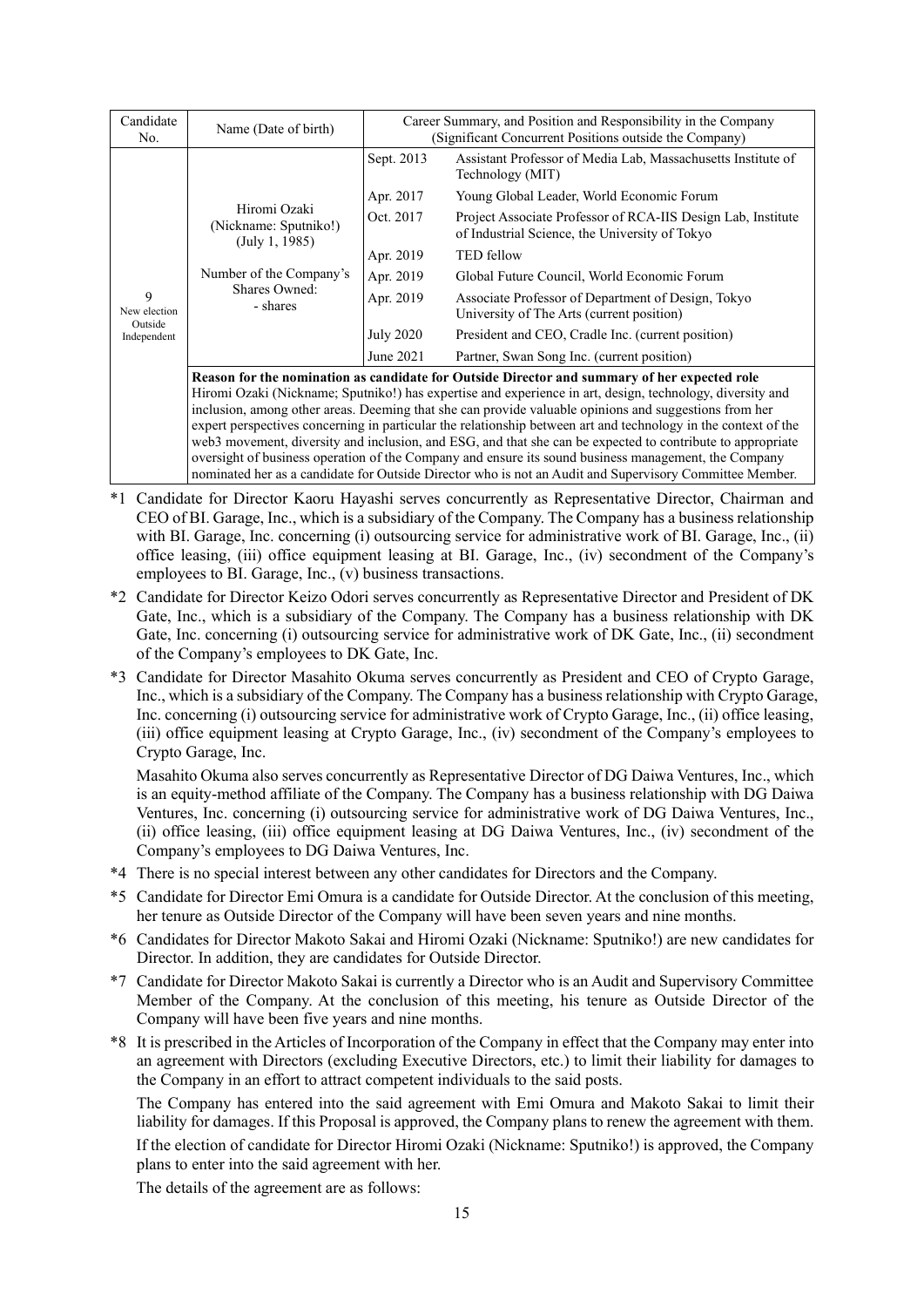- The Director shall be liable to the Company for damages caused by neglect of his or her duties, under Article 423, paragraph 1 of the Companies Act, up to the minimum amount prescribed in Article 425, paragraph 1 of the same Act.
- The limitation of the liability above shall apply only when the Director acted in good faith and without gross negligence in performing the duties giving rise to said liabilities.
- \*9 The Company has entered into a directors and officers liability insurance policy as provided for in Article 430-3, paragraph 1 of the Companies Act with an insurance company, thereby covering losses and costs incurred by Directors in cases where they are liable for damages arising from their performance of duties (unless a coverage exclusion in the insurance policy is applied). The full amount of the insurance premiums of the insureds is borne by the Company. Each of the Director candidates up for reelection is already an insured under this policy, and if their reelection is approved, each will continue to be an insured. As for the candidates for new election, if their election is approved, each will be made an insured. The policy is scheduled for renewal in November 2022.
- \*10The Company has designated candidates for Director Emi Omura and Makoto Sakai as independent officers in accordance with the regulations of Tokyo Stock Exchange Inc. and notified therein. If they are reelected, the Company plans to continue their independent officer designation.

Candidate for Director Hiromi Ozaki (Nickname: Sputniko!) satisfies the independent officer requirements in accordance with the regulations of Tokyo Stock Exchange Inc. and the Company plans to notify her as an independent officer to the said exchange.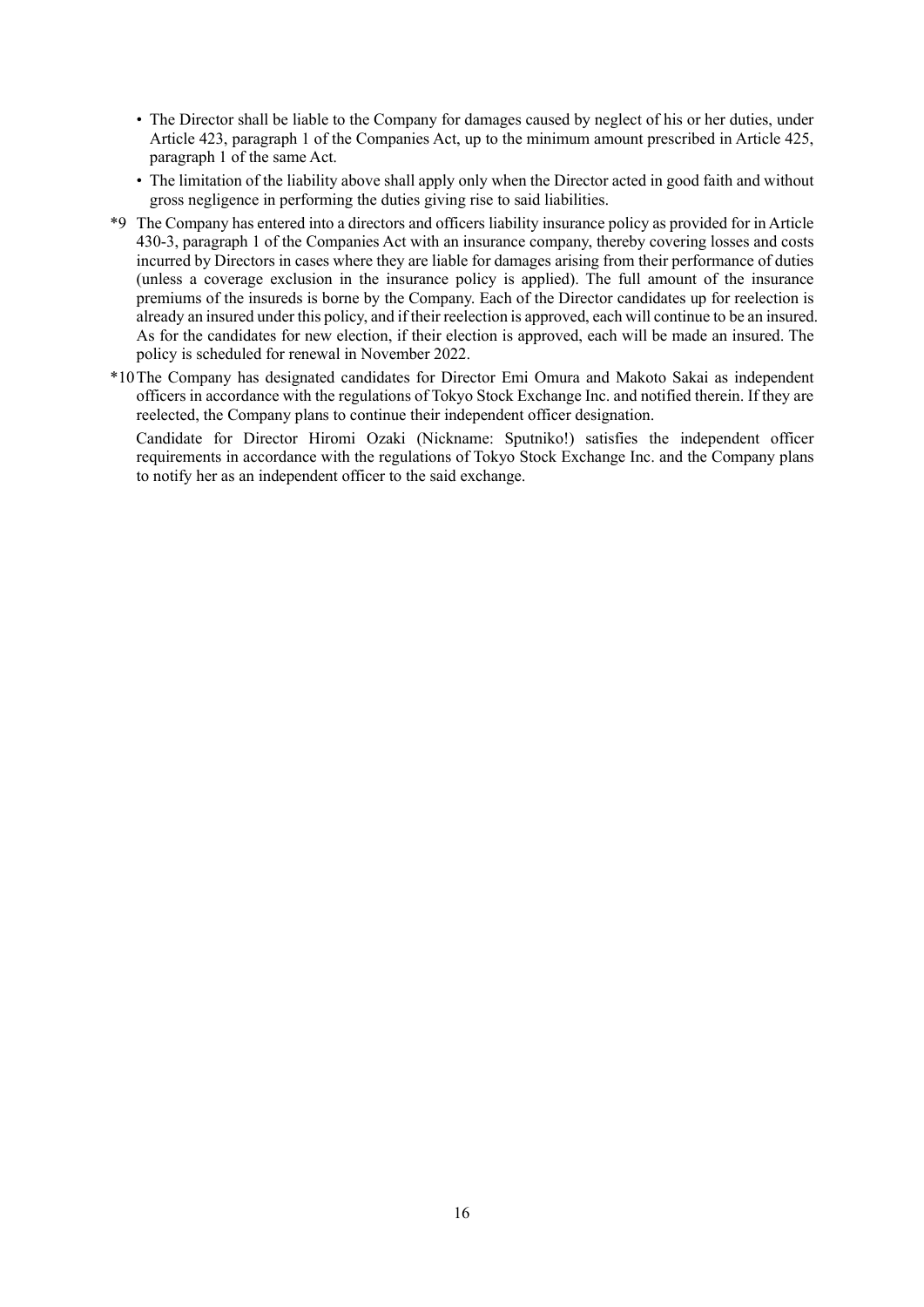**Proposal No. 4:** Election of Four (4) Directors who are Audit and Supervisory Committee Members

At the conclusion of this meeting, the terms of office of all five (5) Directors who are Audit and Supervisory Committee Members of the Company will expire. At this juncture, the Company proposes to elect four (4) Directors who are Audit and Supervisory Committee Members.

It is the policy of the Company to select suitable people who have outstanding personalities and insight in addition to the knowledge and experience to audit the execution of duties of Directors accurately, fairly and efficiently as candidates for Directors who are Audit and Supervisory Members. Based on this policy, the President Executive Officer proposed candidates, and reports were received from the Nomination and Remuneration Advisory Committee, over half of whose members were independent Outside Directors, regarding whether the candidate was appropriate. After this, consent was received from the Audit and Supervisory Committee regarding the submission of a proposal for their election at the General Meeting of Shareholders, and the candidates were approved by the Board of Directors.

| Candi<br>date<br>No. | Name              |                                        | Present position in the Company                             |
|----------------------|-------------------|----------------------------------------|-------------------------------------------------------------|
|                      | Yasuyuki Rokuyata | Reelection                             | Director, Audit and Supervisory Committee Chairperson       |
| 2                    | Junji Inoue       | Reelection<br>Outside<br>Independent   | Outside Director, Audit and Supervisory Committee<br>Member |
| 3                    | Koji Makino       | Reelection<br>Outside<br>Independent   | Outside Director, Audit and Supervisory Committee<br>Member |
| 4                    | Shuma Uchino      | New election<br>Outside<br>Independent |                                                             |

The candidates for Directors who are Audit and Supervisory Committee Members are as follows: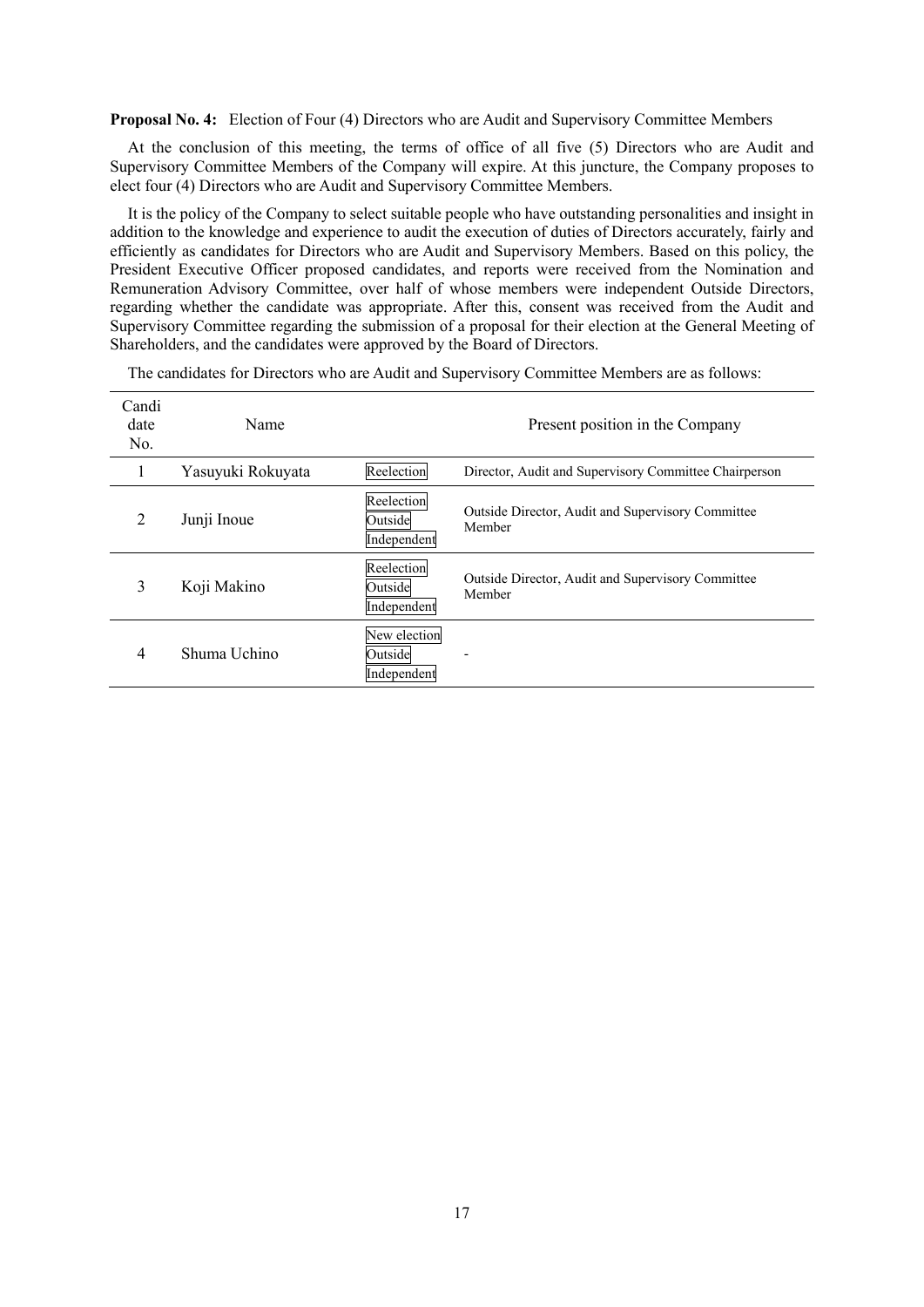| Candidate<br>No. | Name (Date of birth)                                                                                                                                                                                                                                                                                                                                                                                                                                                                                                                                                                                                                                                                   |                  | Career Summary, and Position and Responsibility in the Company<br>(Significant Concurrent Positions outside the Company)    |  |  |  |  |
|------------------|----------------------------------------------------------------------------------------------------------------------------------------------------------------------------------------------------------------------------------------------------------------------------------------------------------------------------------------------------------------------------------------------------------------------------------------------------------------------------------------------------------------------------------------------------------------------------------------------------------------------------------------------------------------------------------------|------------------|-----------------------------------------------------------------------------------------------------------------------------|--|--|--|--|
|                  |                                                                                                                                                                                                                                                                                                                                                                                                                                                                                                                                                                                                                                                                                        | Feb. 1976        | Representative Director, Dude, Co., Ltd. (current position)                                                                 |  |  |  |  |
|                  |                                                                                                                                                                                                                                                                                                                                                                                                                                                                                                                                                                                                                                                                                        | <b>July 1994</b> | Director, Studio Garage, Inc.                                                                                               |  |  |  |  |
|                  |                                                                                                                                                                                                                                                                                                                                                                                                                                                                                                                                                                                                                                                                                        | Dec. 1995        | Director, Digital Garage, Inc.                                                                                              |  |  |  |  |
|                  |                                                                                                                                                                                                                                                                                                                                                                                                                                                                                                                                                                                                                                                                                        | Dec. 2004        | Representative Director and President, Creative Garage, Inc.                                                                |  |  |  |  |
|                  |                                                                                                                                                                                                                                                                                                                                                                                                                                                                                                                                                                                                                                                                                        | Mar. 2011        | Representative Director and President, DG Ventures, Inc.                                                                    |  |  |  |  |
|                  |                                                                                                                                                                                                                                                                                                                                                                                                                                                                                                                                                                                                                                                                                        | <b>July 2011</b> | Director and COO, the Company                                                                                               |  |  |  |  |
|                  |                                                                                                                                                                                                                                                                                                                                                                                                                                                                                                                                                                                                                                                                                        | Sept. 2012       | Director, Vice President and in charge of the Incubation<br>Segment (now the Incubation Technology Segment), the<br>Company |  |  |  |  |
|                  |                                                                                                                                                                                                                                                                                                                                                                                                                                                                                                                                                                                                                                                                                        | <b>July 2013</b> | Director, Digital Garage US, Inc.                                                                                           |  |  |  |  |
|                  |                                                                                                                                                                                                                                                                                                                                                                                                                                                                                                                                                                                                                                                                                        | June 2015        | Representative Director and President, DK Gate, Inc.                                                                        |  |  |  |  |
|                  |                                                                                                                                                                                                                                                                                                                                                                                                                                                                                                                                                                                                                                                                                        | Aug. 2015        | Director, econtext Asia Limited                                                                                             |  |  |  |  |
|                  | Yasuyuki Rokuyata<br>(April 5, 1956)                                                                                                                                                                                                                                                                                                                                                                                                                                                                                                                                                                                                                                                   | Sept. 2016       | Director, Vice President Executive Officer, and in charge of<br>the Incubation Technology Segment, the Company              |  |  |  |  |
|                  | Number of the Company's<br>Shares Owned:<br>407,600 shares                                                                                                                                                                                                                                                                                                                                                                                                                                                                                                                                                                                                                             | Nov. 2016        | Director, DG Communications Co., Ltd.                                                                                       |  |  |  |  |
|                  |                                                                                                                                                                                                                                                                                                                                                                                                                                                                                                                                                                                                                                                                                        | Apr. 2017        | Director, Vice President Executive Officer, the Company                                                                     |  |  |  |  |
| 1                |                                                                                                                                                                                                                                                                                                                                                                                                                                                                                                                                                                                                                                                                                        | <b>June 2018</b> | Auditor, DG Daiwa Ventures, Inc. (current position)                                                                         |  |  |  |  |
| Reelection       |                                                                                                                                                                                                                                                                                                                                                                                                                                                                                                                                                                                                                                                                                        | June 2018        | Auditor, BI. Garage, Inc. (current position)                                                                                |  |  |  |  |
|                  |                                                                                                                                                                                                                                                                                                                                                                                                                                                                                                                                                                                                                                                                                        | June 2018        | Auditor, DG Communications Co., Ltd. (current position)                                                                     |  |  |  |  |
|                  |                                                                                                                                                                                                                                                                                                                                                                                                                                                                                                                                                                                                                                                                                        | <b>June 2018</b> | Auditor, DG Ventures, Inc. (current position)                                                                               |  |  |  |  |
|                  |                                                                                                                                                                                                                                                                                                                                                                                                                                                                                                                                                                                                                                                                                        | <b>June 2018</b> | Auditor, DK Gate, Inc. (current position)                                                                                   |  |  |  |  |
|                  |                                                                                                                                                                                                                                                                                                                                                                                                                                                                                                                                                                                                                                                                                        | <b>June 2018</b> | Director (Audit and Supervisory Committee Chairperson), the<br>Company (current position)                                   |  |  |  |  |
|                  |                                                                                                                                                                                                                                                                                                                                                                                                                                                                                                                                                                                                                                                                                        | <b>July 2018</b> | Auditor, D2 Garage, inc. (current position)                                                                                 |  |  |  |  |
|                  |                                                                                                                                                                                                                                                                                                                                                                                                                                                                                                                                                                                                                                                                                        | Sept. 2018       | Auditor, Crypto Garage, Inc. (current position)                                                                             |  |  |  |  |
|                  |                                                                                                                                                                                                                                                                                                                                                                                                                                                                                                                                                                                                                                                                                        | Jan. 2019        | Auditor, TD Payment Corporation (current position)                                                                          |  |  |  |  |
|                  |                                                                                                                                                                                                                                                                                                                                                                                                                                                                                                                                                                                                                                                                                        | Jan. 2020        | Auditor, ACADEMIE DU VIN (current position)                                                                                 |  |  |  |  |
|                  |                                                                                                                                                                                                                                                                                                                                                                                                                                                                                                                                                                                                                                                                                        | Jan. 2021        | Auditor, DG Incubation, Inc. (current position)                                                                             |  |  |  |  |
|                  | Reason for the nomination as candidate for Director<br>Yasuyuki Rokuyata has been active in the business management of the Company since its foundation, and<br>has been engaged in the overall businesses of the Group, centering on incubation business in his capacities as<br>Vice President of the Company and directors of the Group companies. The Company therefore expects him to<br>contribute to appropriate oversight of business operation of the Company and ensuring its sound business<br>management by leveraging his extensive experience in business management, and nominated him as a<br>candidate for Director who is an Audit and Supervisory Committee Member. |                  |                                                                                                                             |  |  |  |  |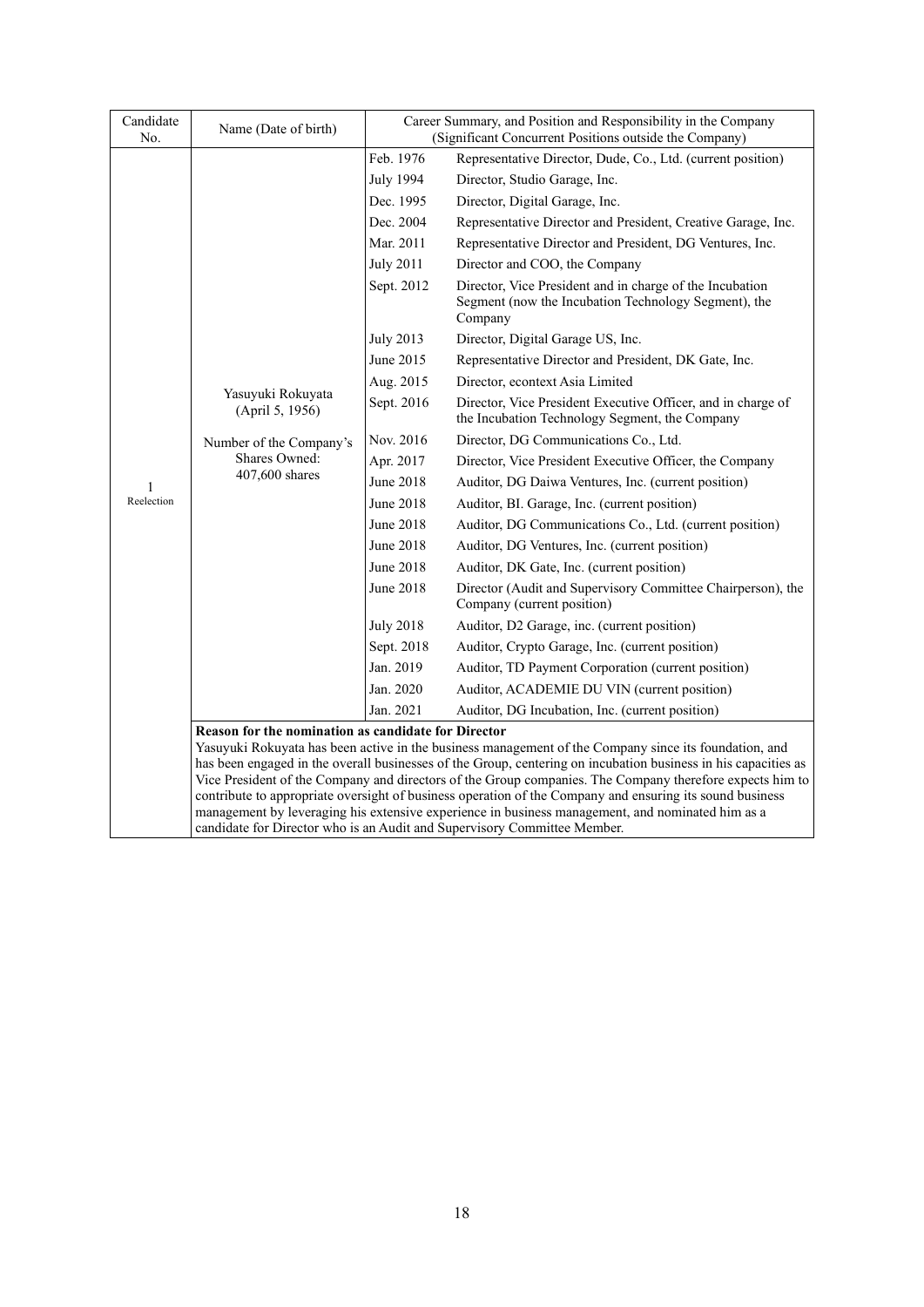| Candidate<br>No.                     | Name (Date of birth)                                                                                                                                                                                                                                                                                                                                                                                                                                                                                                                                                                                                                                                                                                                                                                                                                                    | Career Summary, and Position and Responsibility in the Company<br>(Significant Concurrent Positions outside the Company) |                                                                                                                            |  |  |  |
|--------------------------------------|---------------------------------------------------------------------------------------------------------------------------------------------------------------------------------------------------------------------------------------------------------------------------------------------------------------------------------------------------------------------------------------------------------------------------------------------------------------------------------------------------------------------------------------------------------------------------------------------------------------------------------------------------------------------------------------------------------------------------------------------------------------------------------------------------------------------------------------------------------|--------------------------------------------------------------------------------------------------------------------------|----------------------------------------------------------------------------------------------------------------------------|--|--|--|
|                                      |                                                                                                                                                                                                                                                                                                                                                                                                                                                                                                                                                                                                                                                                                                                                                                                                                                                         | Apr. 1974                                                                                                                | Joined Mitsubishi Corporation                                                                                              |  |  |  |
|                                      |                                                                                                                                                                                                                                                                                                                                                                                                                                                                                                                                                                                                                                                                                                                                                                                                                                                         | June 1993                                                                                                                | Chief of Palo Alto Office, Mitsubishi International<br>Corporation<br>President, MC Silicon Valley                         |  |  |  |
|                                      |                                                                                                                                                                                                                                                                                                                                                                                                                                                                                                                                                                                                                                                                                                                                                                                                                                                         | Mar. 2000                                                                                                                | Senior Vice President and General Manager, eCommerce<br>Department, iMIC Division, Mitsubishi International<br>Corporation |  |  |  |
|                                      |                                                                                                                                                                                                                                                                                                                                                                                                                                                                                                                                                                                                                                                                                                                                                                                                                                                         | Apr. 2003                                                                                                                | Executive Officer, Mitsubishi Corporation                                                                                  |  |  |  |
|                                      |                                                                                                                                                                                                                                                                                                                                                                                                                                                                                                                                                                                                                                                                                                                                                                                                                                                         | June 2003                                                                                                                | Representative Director, Executive Officer & President, IT<br>Frontier Corp.                                               |  |  |  |
|                                      | Junji Inoue                                                                                                                                                                                                                                                                                                                                                                                                                                                                                                                                                                                                                                                                                                                                                                                                                                             | Mar. 2005                                                                                                                | Representative Director and President, IT Frontier Corp                                                                    |  |  |  |
|                                      | (September 18, 1949)                                                                                                                                                                                                                                                                                                                                                                                                                                                                                                                                                                                                                                                                                                                                                                                                                                    | June 2007                                                                                                                | Outside Director, eAccess Ltd.                                                                                             |  |  |  |
|                                      | Number of the Company's<br>Shares Owned:<br>- shares                                                                                                                                                                                                                                                                                                                                                                                                                                                                                                                                                                                                                                                                                                                                                                                                    | Apr. 2009                                                                                                                | Representative Director & Chairman, CEO and CTO, IT<br>Frontier Corp.                                                      |  |  |  |
| $\overline{c}$                       |                                                                                                                                                                                                                                                                                                                                                                                                                                                                                                                                                                                                                                                                                                                                                                                                                                                         | Apr. 2011                                                                                                                | Adviser, IT Frontier Corp.                                                                                                 |  |  |  |
| Reelection<br>Outside<br>Independent |                                                                                                                                                                                                                                                                                                                                                                                                                                                                                                                                                                                                                                                                                                                                                                                                                                                         | Apr. 2012                                                                                                                | Adviser, Bewith, Inc.                                                                                                      |  |  |  |
|                                      |                                                                                                                                                                                                                                                                                                                                                                                                                                                                                                                                                                                                                                                                                                                                                                                                                                                         | June 2012                                                                                                                | Executive Managing Director, Remote Sensing Technology<br>Center of Japan                                                  |  |  |  |
|                                      |                                                                                                                                                                                                                                                                                                                                                                                                                                                                                                                                                                                                                                                                                                                                                                                                                                                         | Sep. 2012                                                                                                                | Outside Auditor, the Company                                                                                               |  |  |  |
|                                      |                                                                                                                                                                                                                                                                                                                                                                                                                                                                                                                                                                                                                                                                                                                                                                                                                                                         | <b>July 2016</b>                                                                                                         | Adviser, Takasago Thermal Engineering Co., Ltd. (current<br>position)                                                      |  |  |  |
|                                      |                                                                                                                                                                                                                                                                                                                                                                                                                                                                                                                                                                                                                                                                                                                                                                                                                                                         | Sept. 2016                                                                                                               | Outside Director (Audit and Supervisory Committee Member),<br>the Company (current position)                               |  |  |  |
|                                      |                                                                                                                                                                                                                                                                                                                                                                                                                                                                                                                                                                                                                                                                                                                                                                                                                                                         | June 2020                                                                                                                | Technical Advisor, Executive Managing Director, Remote<br>Sensing Technology Center of Japan (current position)            |  |  |  |
|                                      | Reason for the nomination as candidate for Outside Director and summary of his expected role<br>Junji Inoue has a wealth of overseas business experience, and as Outside Auditor and Outside Director who is<br>an Audit and Supervisory Committee Member of the Company, he has provided us with valuable opinions<br>and suggestions concerning business management of the Company from a global perspective. Deeming that<br>he can continue to provide oversight and advice concerning the business execution of the Board of Directors<br>from his specialist perspective, and that he can be expected to contribute to appropriate oversight of business<br>operation of the Company and ensure its sound business management, the Company nominated him as a<br>candidate for Outside Director who is an Audit and Supervisory Committee Member. |                                                                                                                          |                                                                                                                            |  |  |  |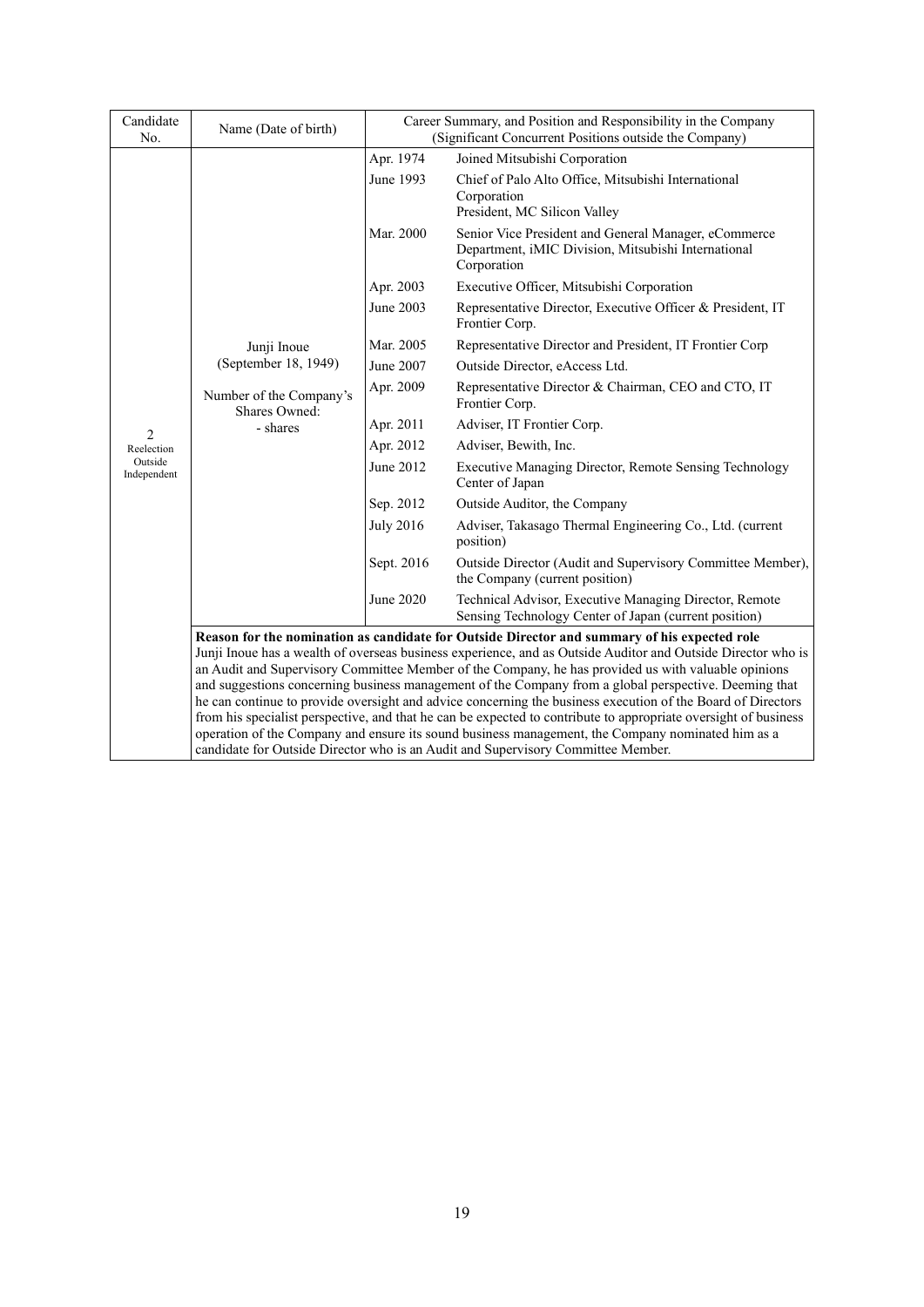| Candidate<br>N <sub>0</sub> | Name (Date of birth)                                                                                                                                                                                                                                                                                                                                                                                                                                                                                                                                                                                                                                                                                                                                                                                                                                                                                                                                                                                               | Career Summary, and Position and Responsibility in the Company<br>(Significant Concurrent Positions outside the Company) |                                                                                                      |  |  |  |
|-----------------------------|--------------------------------------------------------------------------------------------------------------------------------------------------------------------------------------------------------------------------------------------------------------------------------------------------------------------------------------------------------------------------------------------------------------------------------------------------------------------------------------------------------------------------------------------------------------------------------------------------------------------------------------------------------------------------------------------------------------------------------------------------------------------------------------------------------------------------------------------------------------------------------------------------------------------------------------------------------------------------------------------------------------------|--------------------------------------------------------------------------------------------------------------------------|------------------------------------------------------------------------------------------------------|--|--|--|
|                             |                                                                                                                                                                                                                                                                                                                                                                                                                                                                                                                                                                                                                                                                                                                                                                                                                                                                                                                                                                                                                    | Oct. 1988                                                                                                                | Joined KPMG Minato Audit Firm (now KPMG AZSA LLC)<br>Tokyo Office                                    |  |  |  |
|                             |                                                                                                                                                                                                                                                                                                                                                                                                                                                                                                                                                                                                                                                                                                                                                                                                                                                                                                                                                                                                                    | Aug. 1992                                                                                                                | Became a Certified Public Accountant                                                                 |  |  |  |
|                             |                                                                                                                                                                                                                                                                                                                                                                                                                                                                                                                                                                                                                                                                                                                                                                                                                                                                                                                                                                                                                    | Aug. 1997                                                                                                                | Manager, KPMG Melbourne Office                                                                       |  |  |  |
|                             |                                                                                                                                                                                                                                                                                                                                                                                                                                                                                                                                                                                                                                                                                                                                                                                                                                                                                                                                                                                                                    | Sep. 2000                                                                                                                | Century Ota Showa & Co. (now KPMG AZSA LLC) Tokyo<br>Office                                          |  |  |  |
|                             |                                                                                                                                                                                                                                                                                                                                                                                                                                                                                                                                                                                                                                                                                                                                                                                                                                                                                                                                                                                                                    | Sep. 2001                                                                                                                | Joined Dan Consulting Co., Ltd.                                                                      |  |  |  |
|                             | Koji Makino<br>(October 7, 1966)                                                                                                                                                                                                                                                                                                                                                                                                                                                                                                                                                                                                                                                                                                                                                                                                                                                                                                                                                                                   | Oct. 2001                                                                                                                | Became a Certified Public Tax Accountant                                                             |  |  |  |
|                             |                                                                                                                                                                                                                                                                                                                                                                                                                                                                                                                                                                                                                                                                                                                                                                                                                                                                                                                                                                                                                    | <b>July 2003</b>                                                                                                         | Director, Dan Consulting Co., Ltd.                                                                   |  |  |  |
|                             | Number of the Company's<br>Shares Owned:<br>$1,200$ shares                                                                                                                                                                                                                                                                                                                                                                                                                                                                                                                                                                                                                                                                                                                                                                                                                                                                                                                                                         | Jan. 2006                                                                                                                | Established and Representative, Makino Koji Certified Public<br>Accountant Office (current position) |  |  |  |
|                             |                                                                                                                                                                                                                                                                                                                                                                                                                                                                                                                                                                                                                                                                                                                                                                                                                                                                                                                                                                                                                    | Feb. 2009                                                                                                                | Director, BE1 Accounting Office (current position)                                                   |  |  |  |
| 3<br>Reelection<br>Outside  |                                                                                                                                                                                                                                                                                                                                                                                                                                                                                                                                                                                                                                                                                                                                                                                                                                                                                                                                                                                                                    | Sep. 2012                                                                                                                | Outside Auditor, the Company                                                                         |  |  |  |
|                             |                                                                                                                                                                                                                                                                                                                                                                                                                                                                                                                                                                                                                                                                                                                                                                                                                                                                                                                                                                                                                    | June 2013                                                                                                                | Outside Auditor, Inageya Co., Ltd. (current position)                                                |  |  |  |
| Independent                 |                                                                                                                                                                                                                                                                                                                                                                                                                                                                                                                                                                                                                                                                                                                                                                                                                                                                                                                                                                                                                    | Dec. 2015                                                                                                                | Outside Auditor, Obara Group Inc.                                                                    |  |  |  |
|                             |                                                                                                                                                                                                                                                                                                                                                                                                                                                                                                                                                                                                                                                                                                                                                                                                                                                                                                                                                                                                                    | Sept. 2016                                                                                                               | Outside Director (Audit and Supervisory Committee Member),<br>the Company (current position)         |  |  |  |
|                             |                                                                                                                                                                                                                                                                                                                                                                                                                                                                                                                                                                                                                                                                                                                                                                                                                                                                                                                                                                                                                    | Dec. 2017                                                                                                                | Outside Director, Obara Group Inc. (current position)                                                |  |  |  |
|                             | Reason for the nomination as candidate for Outside Director and summary of his expected role<br>Although Koji Makino has not been involved in corporate management other than having served as an<br>outside officer, he has a wealth of experience and expertise as certified public accountant and consultant. In<br>addition, as Outside Auditor and Outside Director who is an Audit and Supervisory Committee Member of<br>the Company, he has provided us with valuable opinions and suggestions concerning business management<br>of the Company from an accounting perspective. Deeming that he can to continue to provide oversight and<br>advice concerning the business execution of Directors from specialist perspectives, and that he can be<br>expected to contribute to appropriate oversight of business operation of the Company and ensure its sound<br>business management, the Company nominated him as a candidate for Outside Director who is an Audit and<br>Supervisory Committee Member. |                                                                                                                          |                                                                                                      |  |  |  |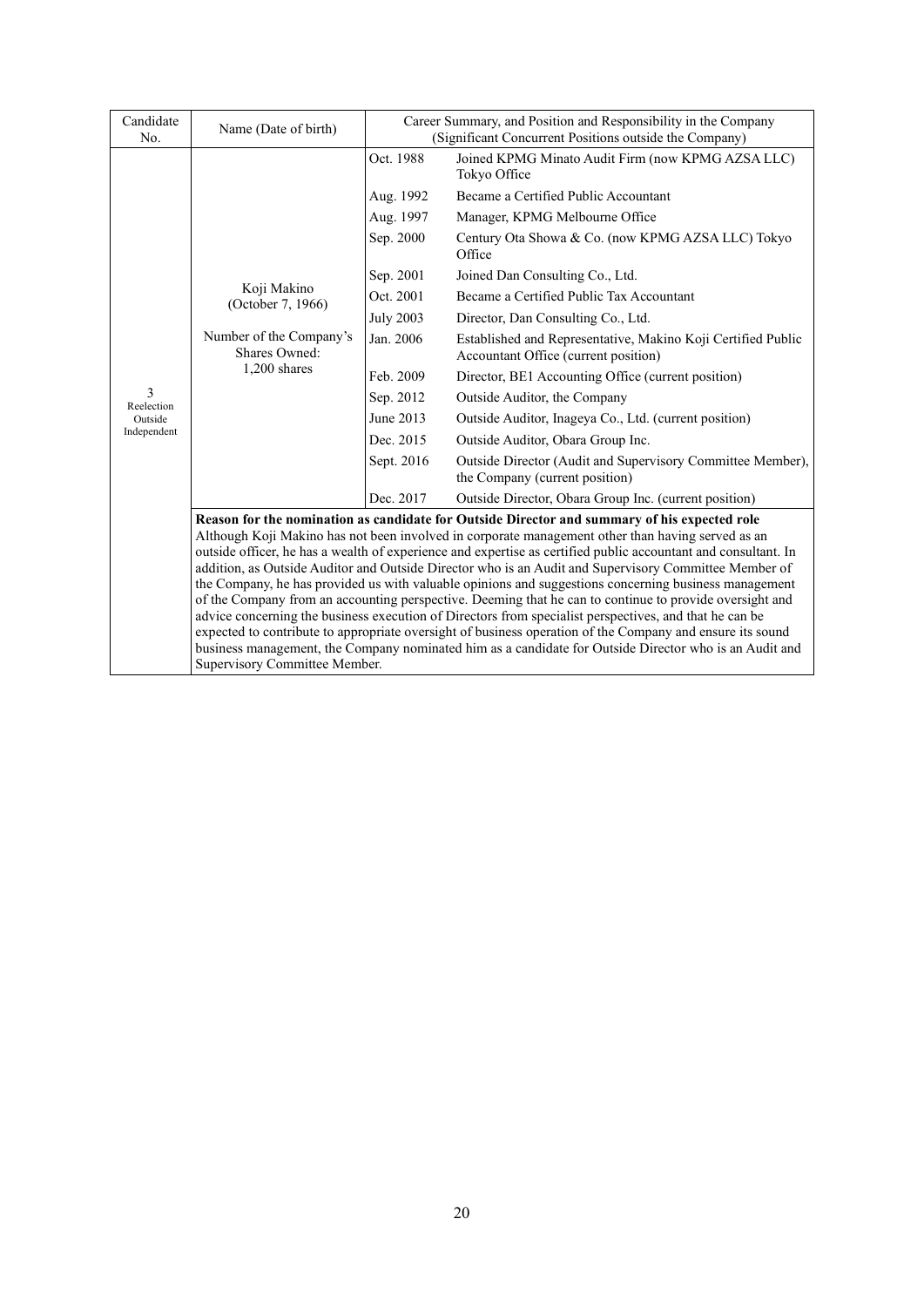| Candidate<br>No.                            | Name (Date of birth)                                                                    |                                                                                                            | Career Summary, and Position and Responsibility in the Company<br>(Significant Concurrent Positions outside the Company)                                                                                                                                                                                                                                                                                                                                                                                                                                                                                                                                    |
|---------------------------------------------|-----------------------------------------------------------------------------------------|------------------------------------------------------------------------------------------------------------|-------------------------------------------------------------------------------------------------------------------------------------------------------------------------------------------------------------------------------------------------------------------------------------------------------------------------------------------------------------------------------------------------------------------------------------------------------------------------------------------------------------------------------------------------------------------------------------------------------------------------------------------------------------|
|                                             |                                                                                         | Apr. 1978                                                                                                  | Joined Mitsubishi Corporation (Ferrous Metals Administration<br>Dept.)                                                                                                                                                                                                                                                                                                                                                                                                                                                                                                                                                                                      |
|                                             |                                                                                         | Nov. 1983                                                                                                  | Osaka Branch, First Administration Dept., Mitsubishi<br>Corporation                                                                                                                                                                                                                                                                                                                                                                                                                                                                                                                                                                                         |
|                                             |                                                                                         | Sep. 1986                                                                                                  | General Accounting Dept. A, Mitsubishi Corporation                                                                                                                                                                                                                                                                                                                                                                                                                                                                                                                                                                                                          |
|                                             |                                                                                         | Dec. 1989                                                                                                  | Corporate Planning Office, Mitsubishi Corporation                                                                                                                                                                                                                                                                                                                                                                                                                                                                                                                                                                                                           |
|                                             |                                                                                         | Apr. 1992                                                                                                  | Mitsubishi International Corporation (New York)                                                                                                                                                                                                                                                                                                                                                                                                                                                                                                                                                                                                             |
|                                             |                                                                                         | June 1997                                                                                                  | Corporate Accounting Dept., Mitsubishi Corporation                                                                                                                                                                                                                                                                                                                                                                                                                                                                                                                                                                                                          |
|                                             |                                                                                         | Apr. 2000                                                                                                  | Corporate Planning Dept., Mitsubishi Corporation                                                                                                                                                                                                                                                                                                                                                                                                                                                                                                                                                                                                            |
|                                             |                                                                                         | <b>July 2001</b><br>Vice President, Mitsubishi Corporation Financial &<br>Management Services (Japan) Ltd. |                                                                                                                                                                                                                                                                                                                                                                                                                                                                                                                                                                                                                                                             |
|                                             |                                                                                         | May 2002                                                                                                   | Group CFO, Metals Group (Concurrently) General Manager,<br>Metals Group Administration Dept., Mitsubishi Corporation                                                                                                                                                                                                                                                                                                                                                                                                                                                                                                                                        |
|                                             |                                                                                         | Oct. 2002                                                                                                  | Group Controller, Metals Group, Mitsubishi Corporation                                                                                                                                                                                                                                                                                                                                                                                                                                                                                                                                                                                                      |
|                                             | Shuma Uchino<br>(June 29, 1954)<br>Number of the Company's<br>Shares Owned:<br>- shares | June 2004                                                                                                  | Senior Vice President, MITSUBISHI MOTORS<br><b>CORPORATION</b>                                                                                                                                                                                                                                                                                                                                                                                                                                                                                                                                                                                              |
|                                             |                                                                                         | Apr. 2008                                                                                                  | Senior Executive Officer, MITSUBISHI MOTORS<br><b>CORPORATION</b>                                                                                                                                                                                                                                                                                                                                                                                                                                                                                                                                                                                           |
|                                             |                                                                                         | Apr. 2009                                                                                                  | Senior Vice President, Mitsubishi Corporation                                                                                                                                                                                                                                                                                                                                                                                                                                                                                                                                                                                                               |
| 4<br>New election<br>Outside<br>Independent |                                                                                         | <b>July 2010</b>                                                                                           | Senior Vice President, General Manager, Corporate<br>Accounting Dept., Mitsubishi Corporation                                                                                                                                                                                                                                                                                                                                                                                                                                                                                                                                                               |
|                                             |                                                                                         | Nov. 2010                                                                                                  | Senior Vice President, General Manager, Corporate<br>Accounting Dept. (Concurrently) Senior Assistant to<br>Corporate Functional Officer (MC Group Management<br>Foundations Infrastructure Development), Mitsubishi<br>Corporation                                                                                                                                                                                                                                                                                                                                                                                                                         |
|                                             |                                                                                         | Apr. 2013                                                                                                  | Executive Vice President, Chief Financial Officer, Mitsubishi<br>Corporation                                                                                                                                                                                                                                                                                                                                                                                                                                                                                                                                                                                |
|                                             |                                                                                         | June 2013                                                                                                  | Member of the Board, Executive Vice President, Mitsubishi<br>Corporation                                                                                                                                                                                                                                                                                                                                                                                                                                                                                                                                                                                    |
|                                             |                                                                                         | June 2016                                                                                                  | Corporate Adviser, Mitsubishi Corporation                                                                                                                                                                                                                                                                                                                                                                                                                                                                                                                                                                                                                   |
|                                             |                                                                                         | June 2018                                                                                                  | Senior Audit & Supervisory Board Member (full time),<br>Mitsubishi Corporation                                                                                                                                                                                                                                                                                                                                                                                                                                                                                                                                                                              |
|                                             |                                                                                         | June 2019                                                                                                  | Full-time Audit & Supervisory Board Member, Mitsubishi<br>Corporation (current position)                                                                                                                                                                                                                                                                                                                                                                                                                                                                                                                                                                    |
|                                             | Supervisory Committee Member.                                                           |                                                                                                            | Reason for the nomination as candidate for Outside Director and summary of his expected role<br>Shuma Uchino has extensive insight concerning corporate management and financial accounting. Deeming<br>that he can use that insight to provide oversight and advice concerning the business execution of Directors<br>from his specialist perspectives pertaining particularly to management and administration, and that he can be<br>expected to contribute to appropriate oversight of business operation of the Company and ensure its sound<br>business management, the Company nominated him as a candidate for Outside Director who is an Audit and |

- \*1 Candidate for Director Junji Inoue is a candidate for Outside Director. He is currently an Outside Director who is an Audit and Supervisory Committee Member of the Company. At the conclusion of this Ordinary Shareholders' General Meeting, he will have been in the post for five years and nine months. Including his time as an Outside Auditor, Junji Inoue's total length of service will amount to nine years and nine months.
- \*2 Candidate for Director Koji Makino is a candidate for Outside Director. He is currently an Outside Director who is an Audit and Supervisory Committee Member of the Company. At the conclusion of this Ordinary Shareholders' General Meeting, he will have been in the post for five years and nine months. Including his time as an Outside Auditor, Koji Makino's total length of service will amount to nine years and nine months.
- \*3 Candidate for Director Shuma Uchino is a new candidate for Director. In addition, he is a candidate for Outside Director.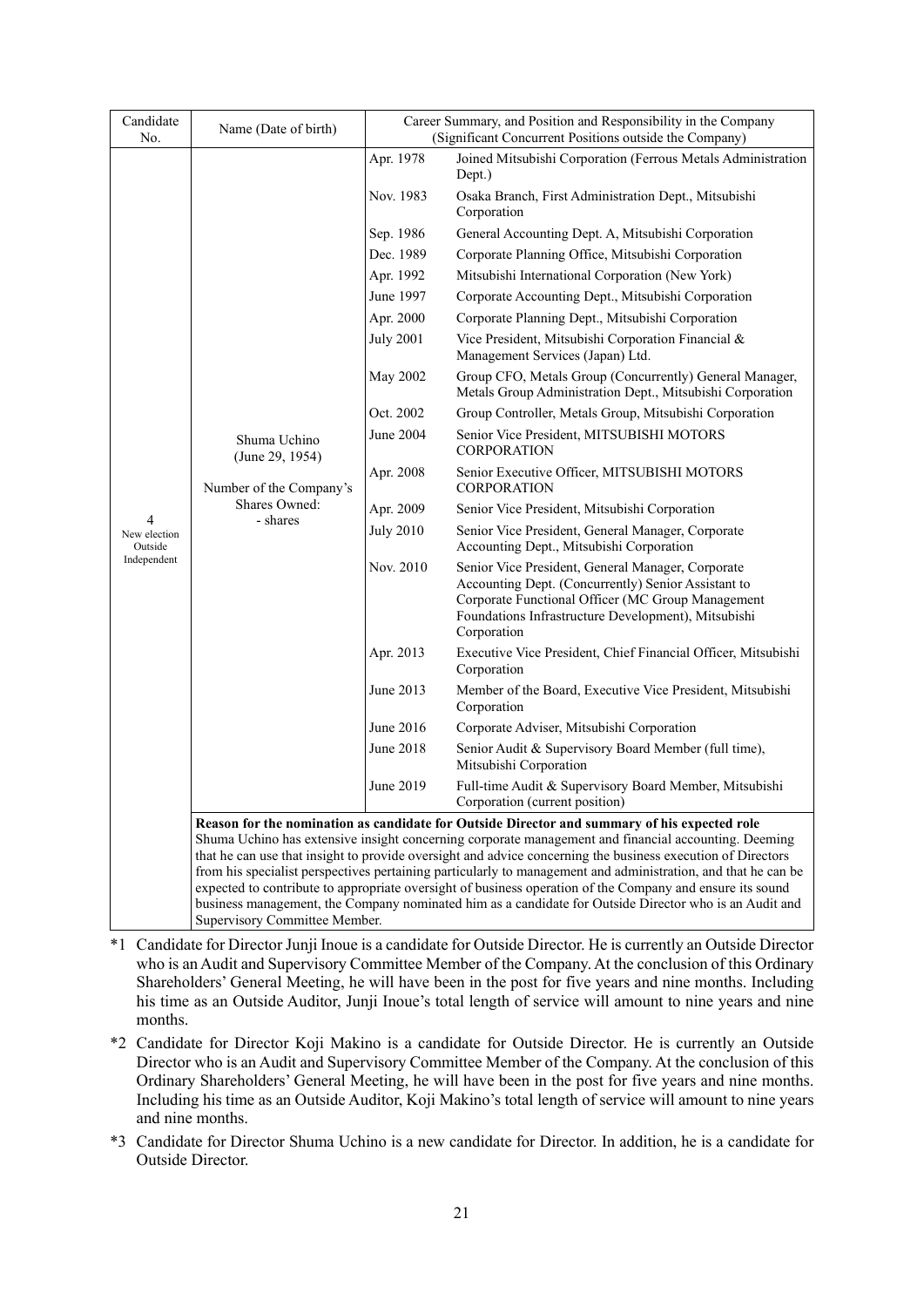\*4 It is prescribed in the Articles of Incorporation of the Company in effect that the Company may enter into an agreement with Directors (excluding Executive Directors, etc.) to limit their liability for damages to the Company in an effort to attract competent individuals to the said posts.

The Company has entered into the said agreement with Junji Inoue and Koji Makino to limit their liability for damages. If this Proposal is approved, the Company plans to renew the agreement with them.

If the election of candidates for Director Yasuyuki Rokuyata and Shuma Uchino is approved, the Company plans to enter into the said agreement with them.

The details of the agreement are as follows:

- The Director shall be liable to the Company for damages caused by neglect of his or her duties, under Article 423, paragraph 1 of the Companies Act, up to the minimum amount prescribed in Article 425, paragraph 1 of the same Act.
- The limitation of the liability above shall apply only when the Director acted in good faith and without gross negligence in performing the duties giving rise to said liabilities.
- \*5 The Company has entered into a directors and officers liability insurance policy as provided for in Article 430-3, paragraph 1 of the Companies Act with an insurance company, thereby covering losses and costs incurred by Directors in cases where they are liable for damages arising from their performance of duties (unless a coverage exclusion in the insurance policy is applied). The full amount of the insurance premiums of the insureds is borne by the Company. Each of the Director candidates up for reelection is already an insured under this policy, and if their reelection is approved, each will continue to be an insured. As for the candidate for new election, if his election is approved, he will be made an insured. The policy is scheduled for renewal in November 2022.
- \*6 The Company has designated candidates for Directors Junji Inoue and Koji Makino as independent officers in accordance with the regulations of Tokyo Stock Exchange Inc. and notified therein. If they are reelected, the Company plans to continue their independent officer designation.

Candidate for Director Shuma Uchino satisfies the independent officer requirements in accordance with the regulations of Tokyo Stock Exchange Inc. and the Company plans to notify him as an independent officer to the said exchange.

\*7 There is no special interest between any of the candidates and the Company.